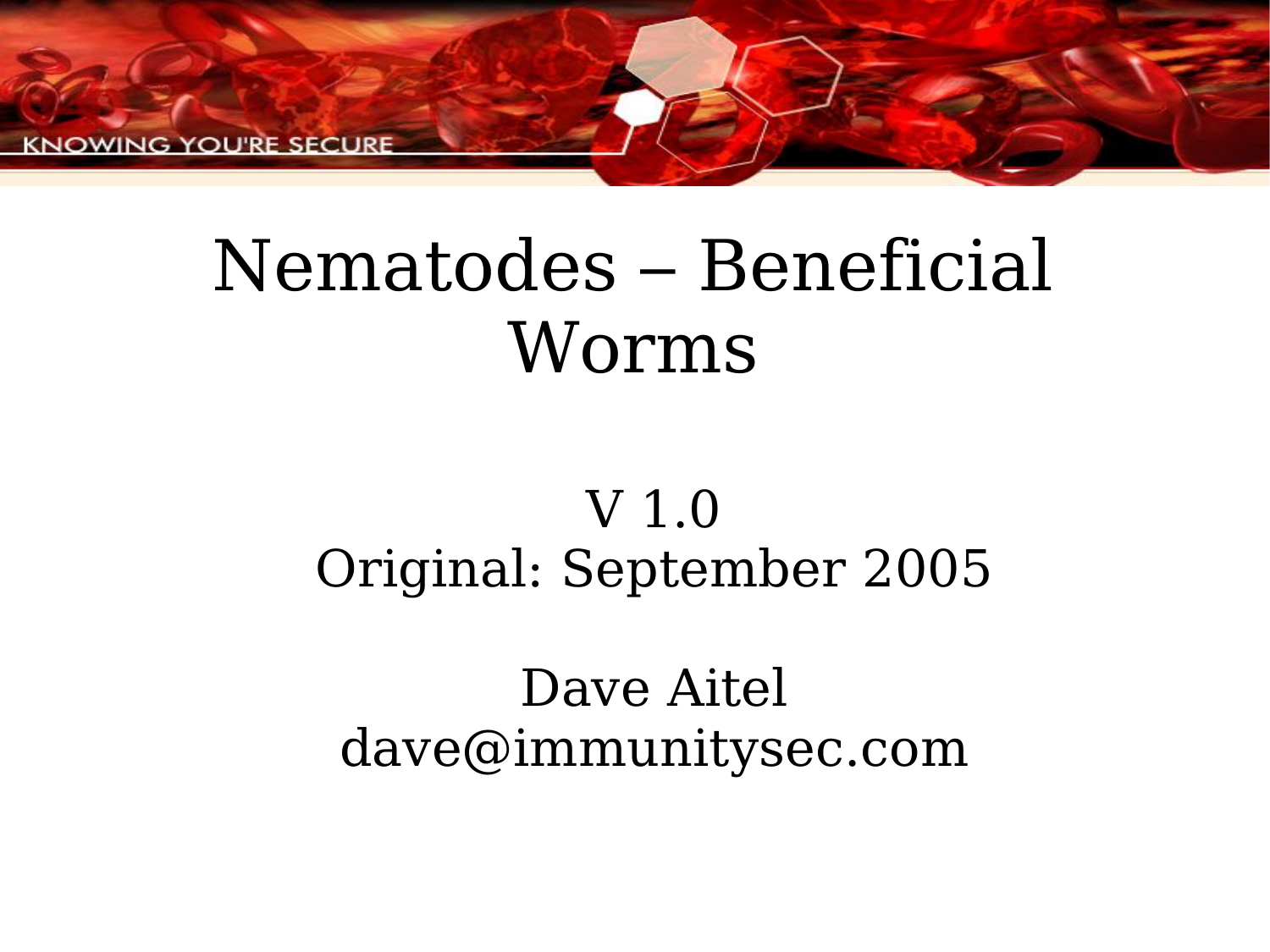

## Who am I?

- NSA->@stake->Immunity
- Currently Researcher: Immunity, Inc.
	- Consulting (product assessments)
	- Immunity CANVAS
	- Immunity Partner's Program
	- Training
	- Ongoing research in exploits and software vulnerabilities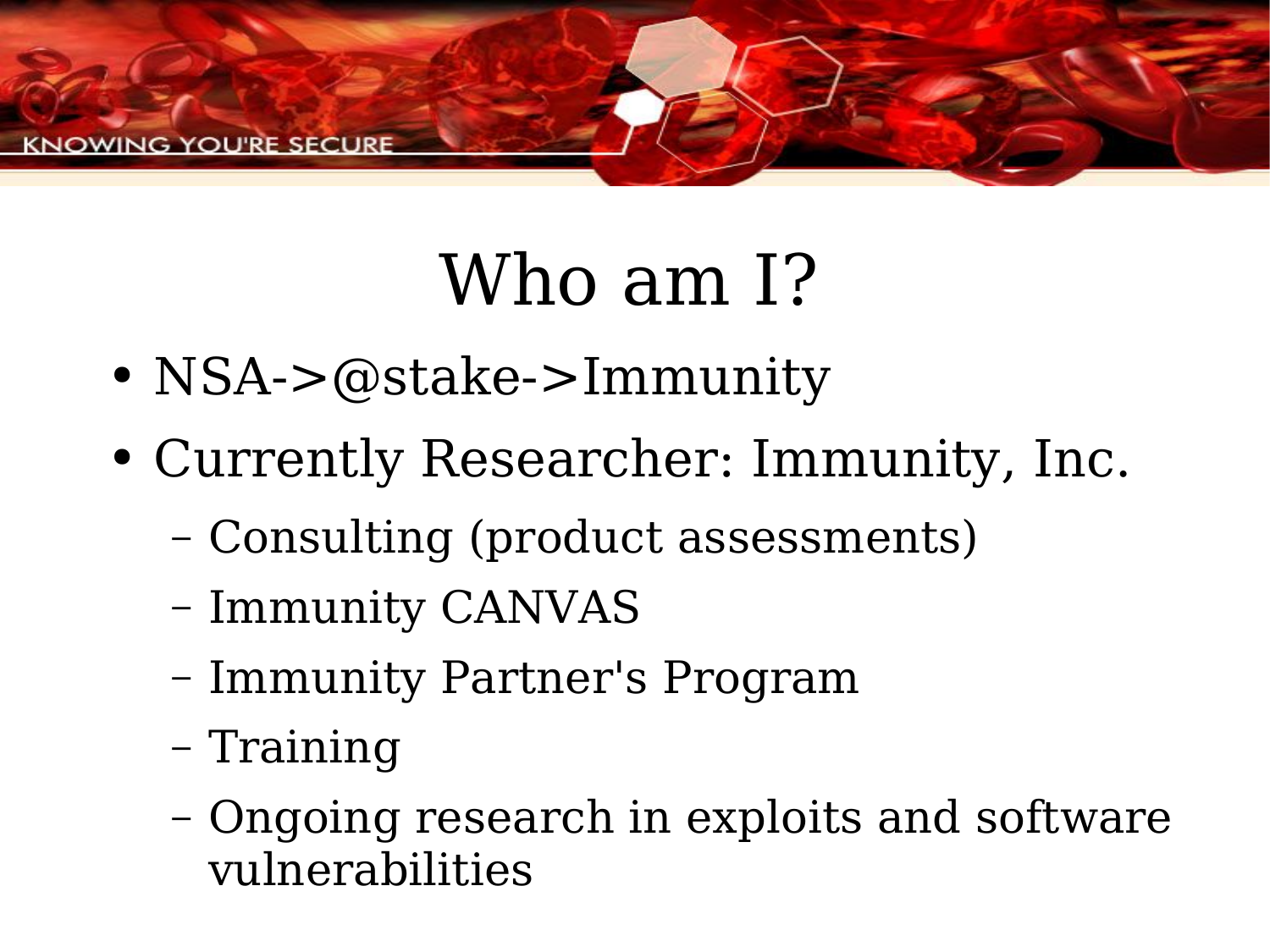

## What is a worm?

- Any self propelled replicating program
- Commonly used for nefarious purposes such as overloading the Internet and inhibiting the valid distribution of porn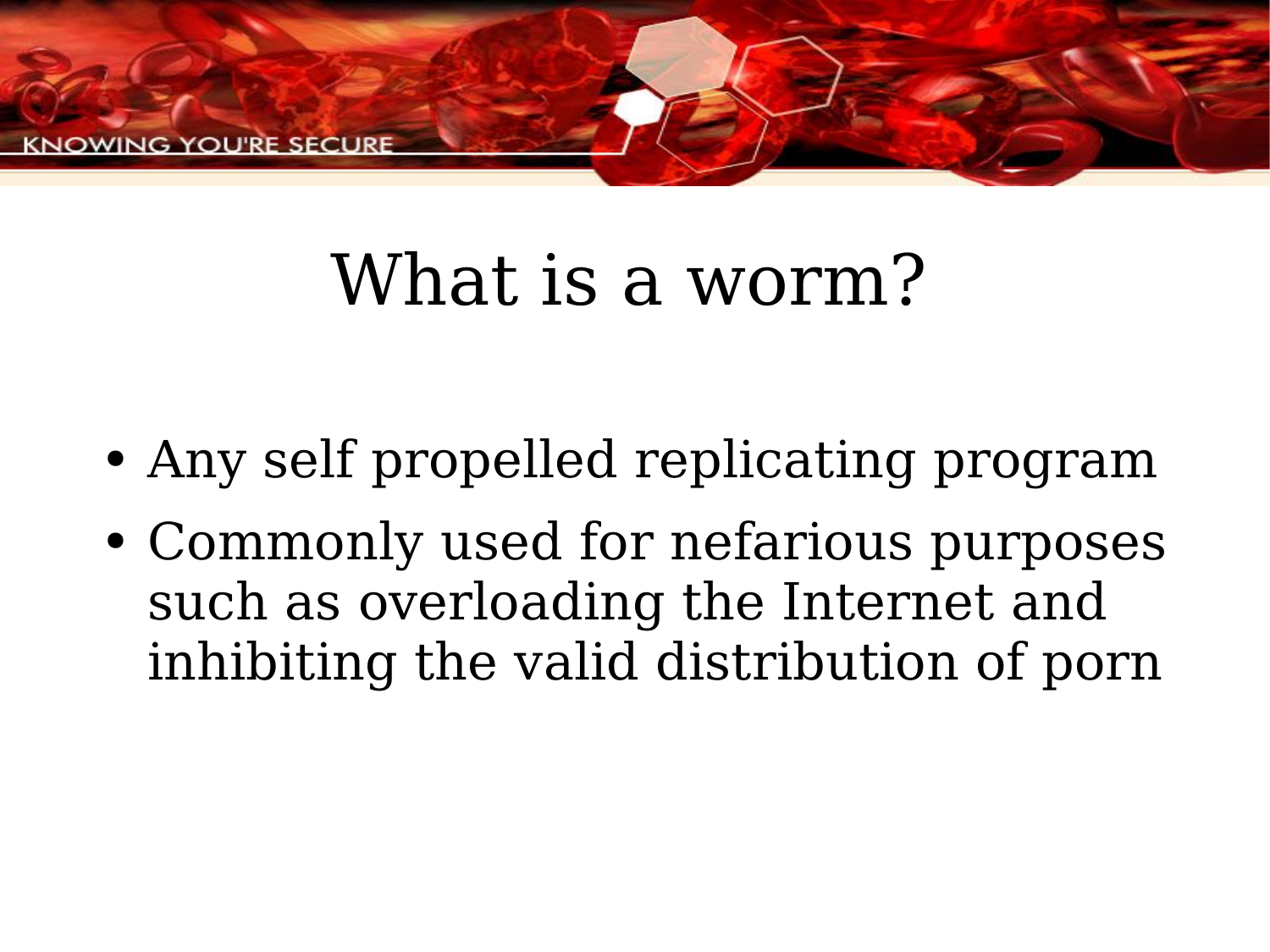

## What is a Nematode

• A controlled worm that can be used for beneficial purposes

– Making your network self protecting!

● "Nematode" is a phylum of primitive worm-like organisms often used to get rid of other pests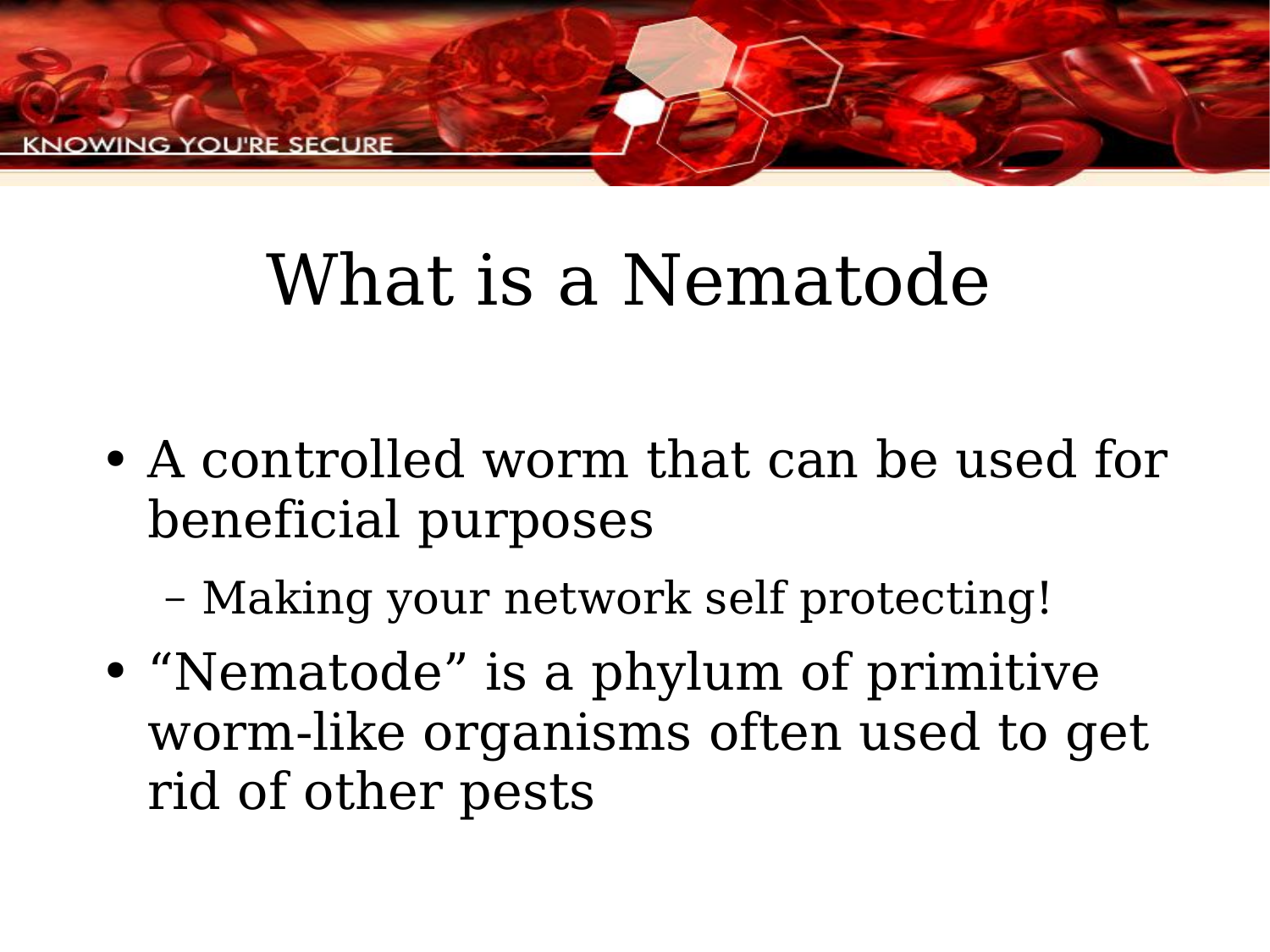

## Hypothesis

- In the near future, many organizations will use nematodes to lower the costs of securing their networks
	- ISPs
	- Governments
	- Large companies
- ROI will overcome unreasonable fear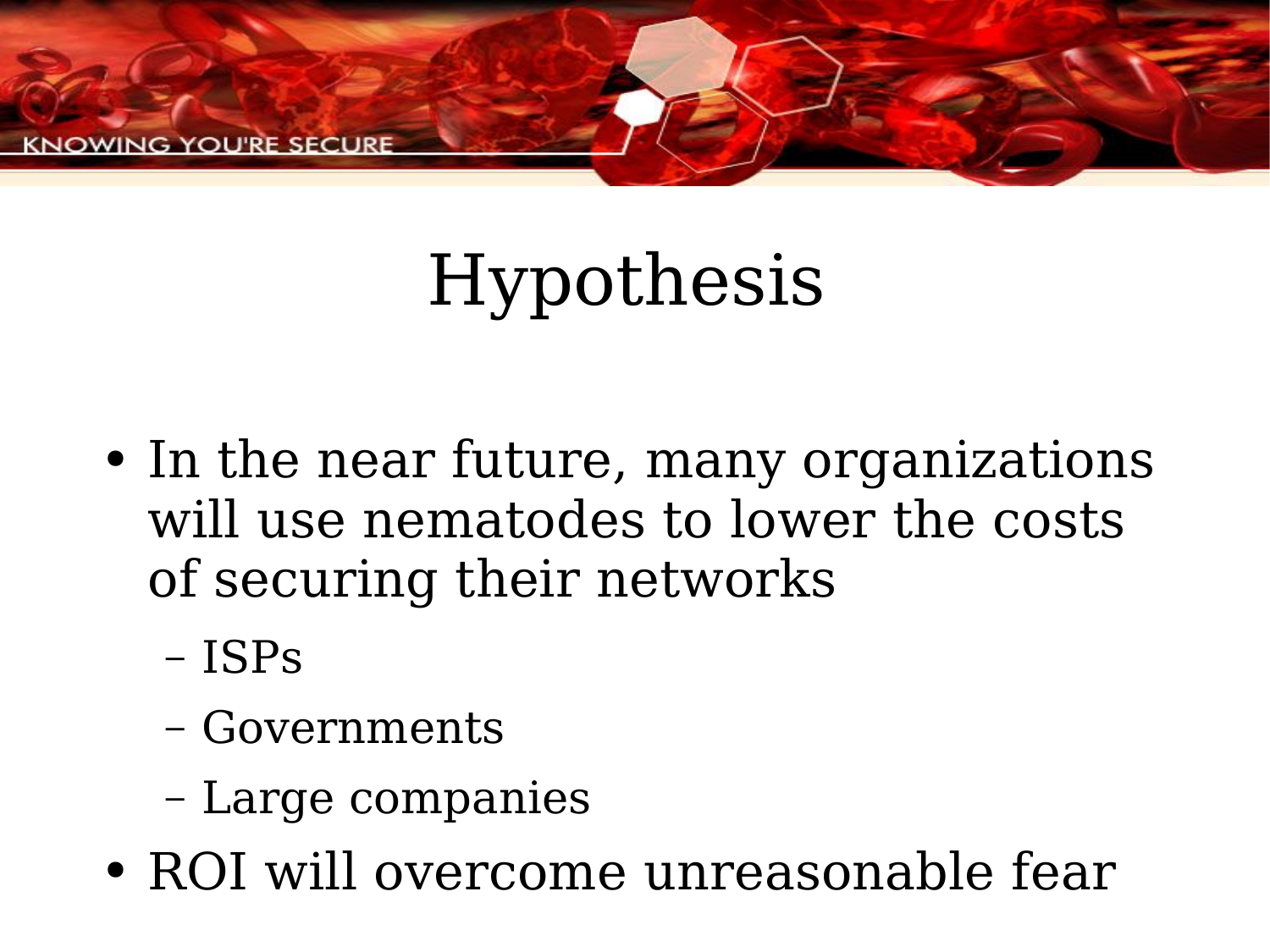

## Agenda

- Reasons to create a nematode
- Protocols for controlling your nematode
- Automatically creating your nematode from vulnerability information
- Other uses for nematodes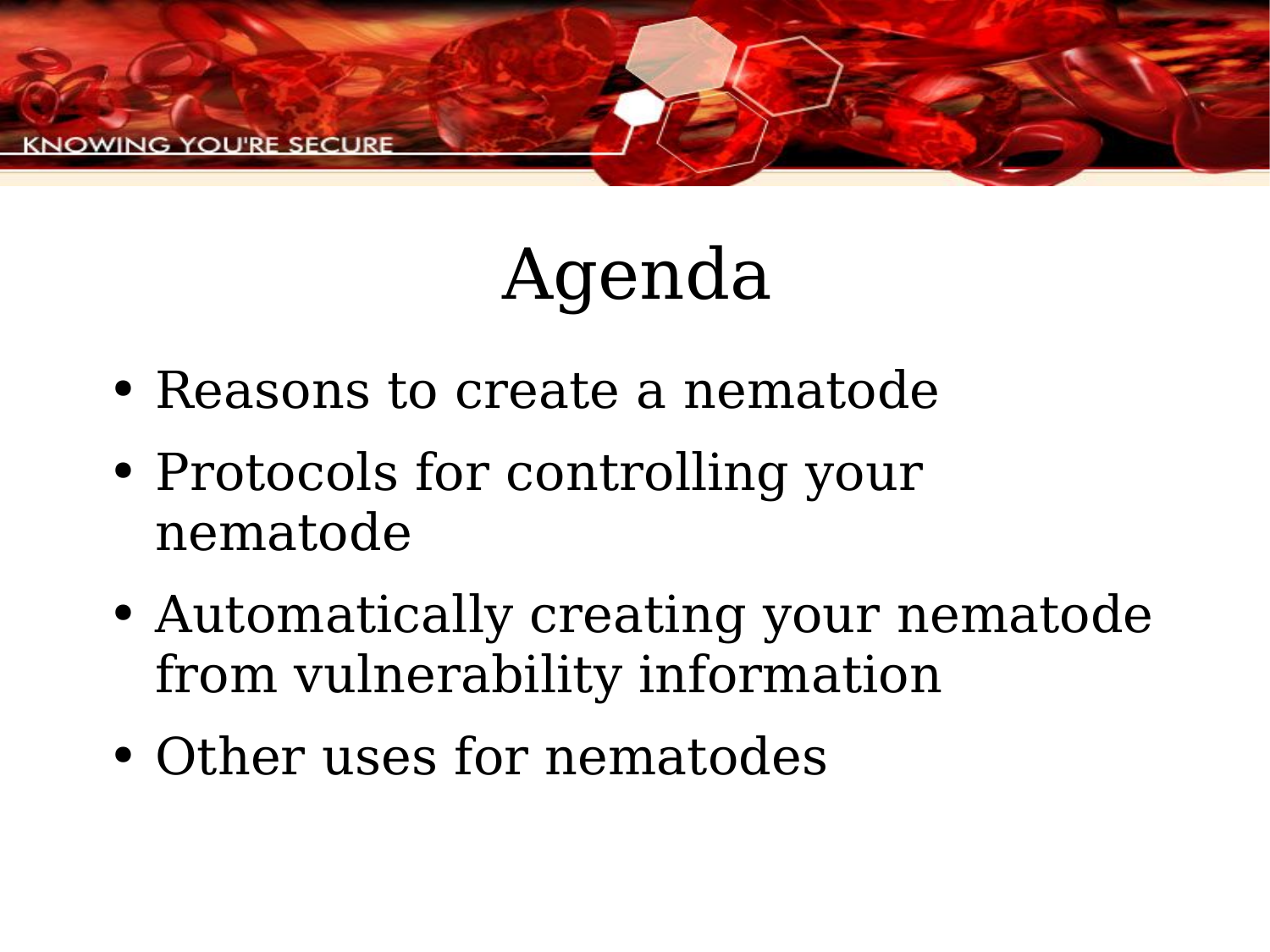**(NOWING YOU'RE SECURE** 

#### Why create a worm?

- I want to secure my network. Today, this is very expensive!
- Hard problems, like security, require novel and difficult approaches, like controlled worms
- Other hard problems are also solvable with worms
	- Distributed searching
	- Systems management on a large scale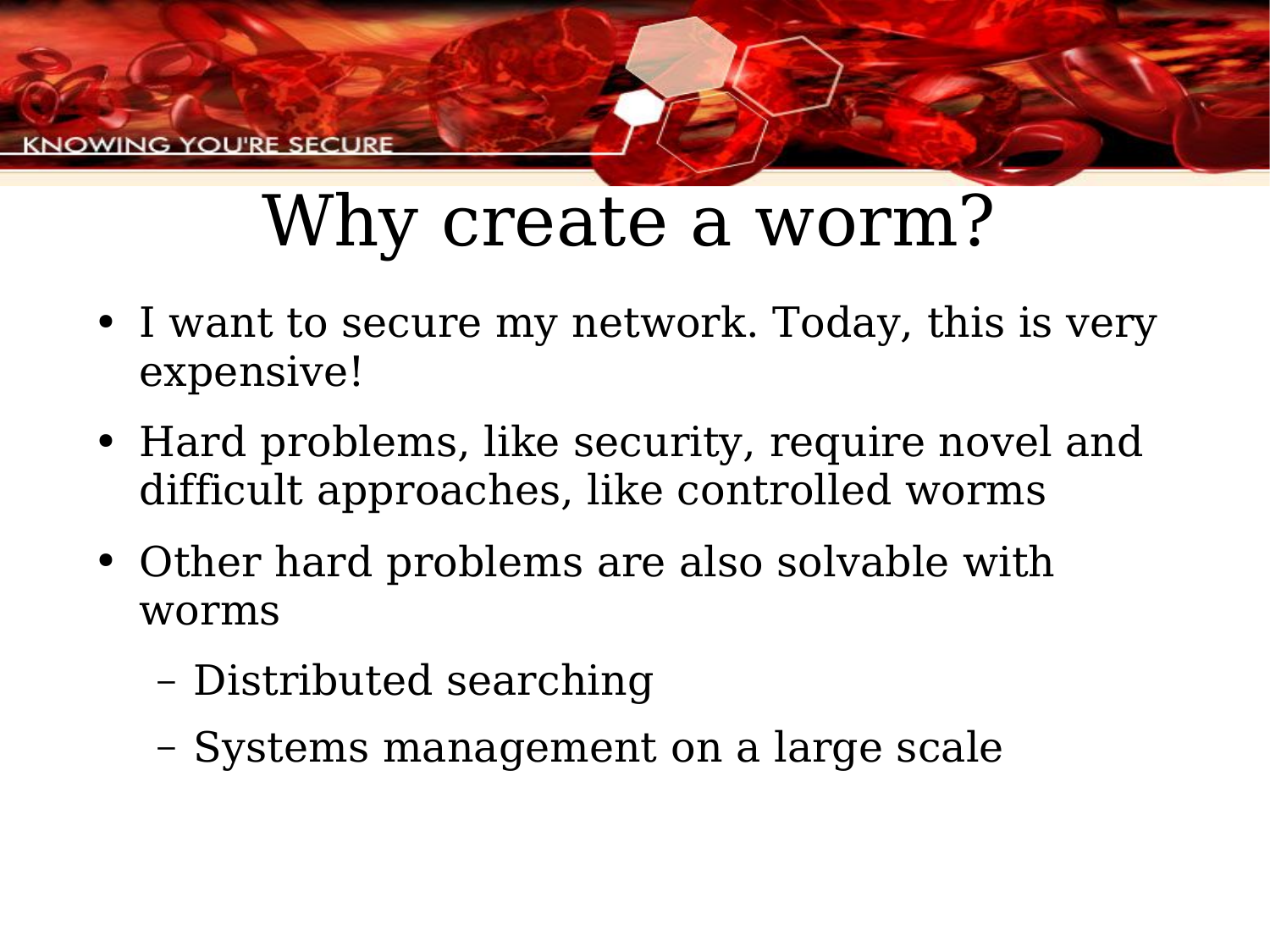**G. YOU'RE SECURI** 

#### Networks are a jungle, not a tundra

- Complex, dynamic network architectures are the standard
- These often evolve from simple flat networks as a company grows
- Networks are not documented asset management is an expensive problem to solve
- Current defenses are still weak and expensive!
- Dream: But what if my network was self discovering, without the need to install monitoring stations all over the place?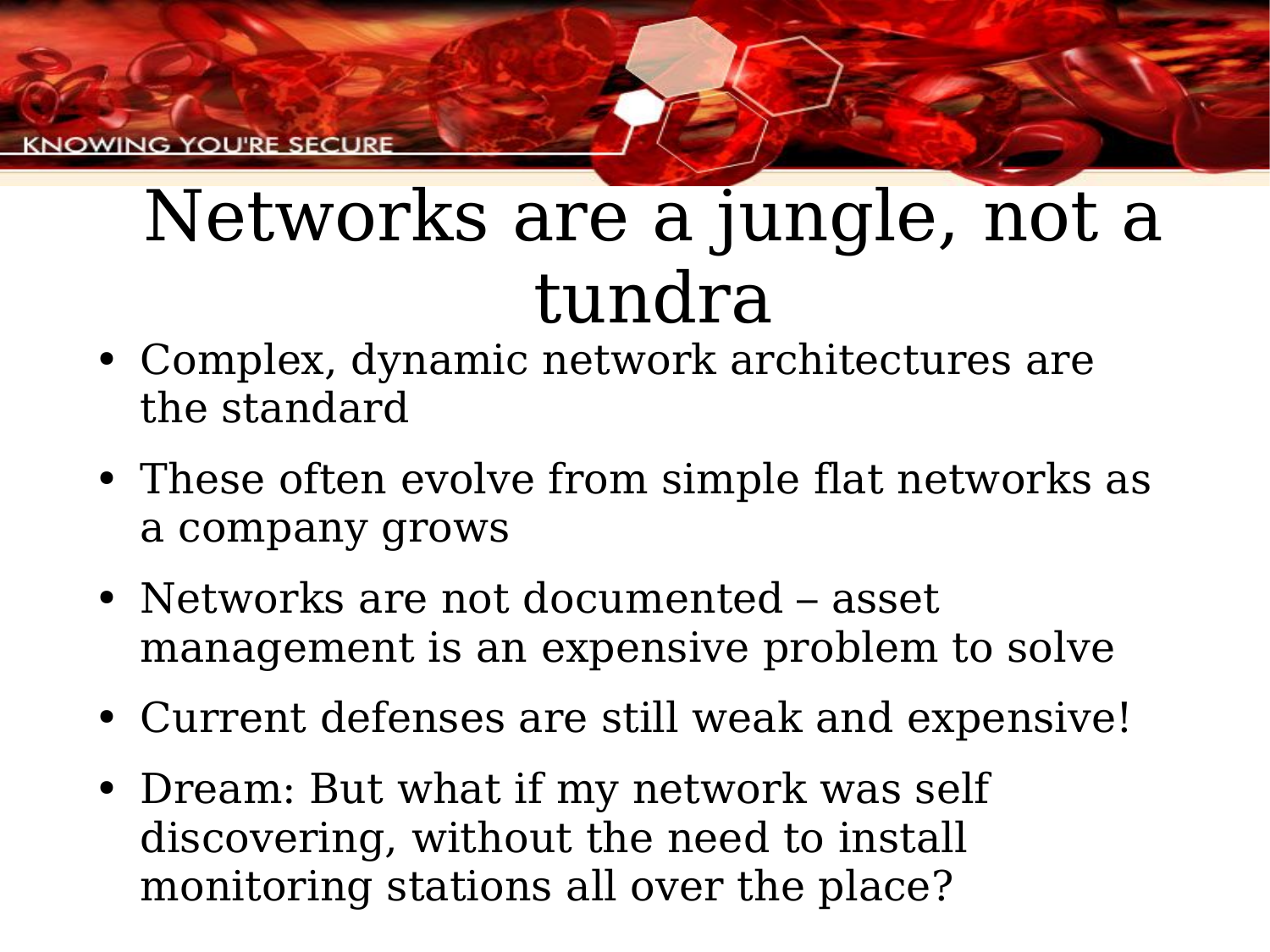## Nessus (or similar) scanners as asset management tools

- Right now, nessus-like scanner stations are dotted all over your network landscape, peering into the unknown like telescopes into a dark night
- As soon as you have finished your Nessus-like scan, it is out of date and you must begin again
- Nessus-like modules may generate false positives
- Exploits can be written nearly as quickly as Nessus signatures!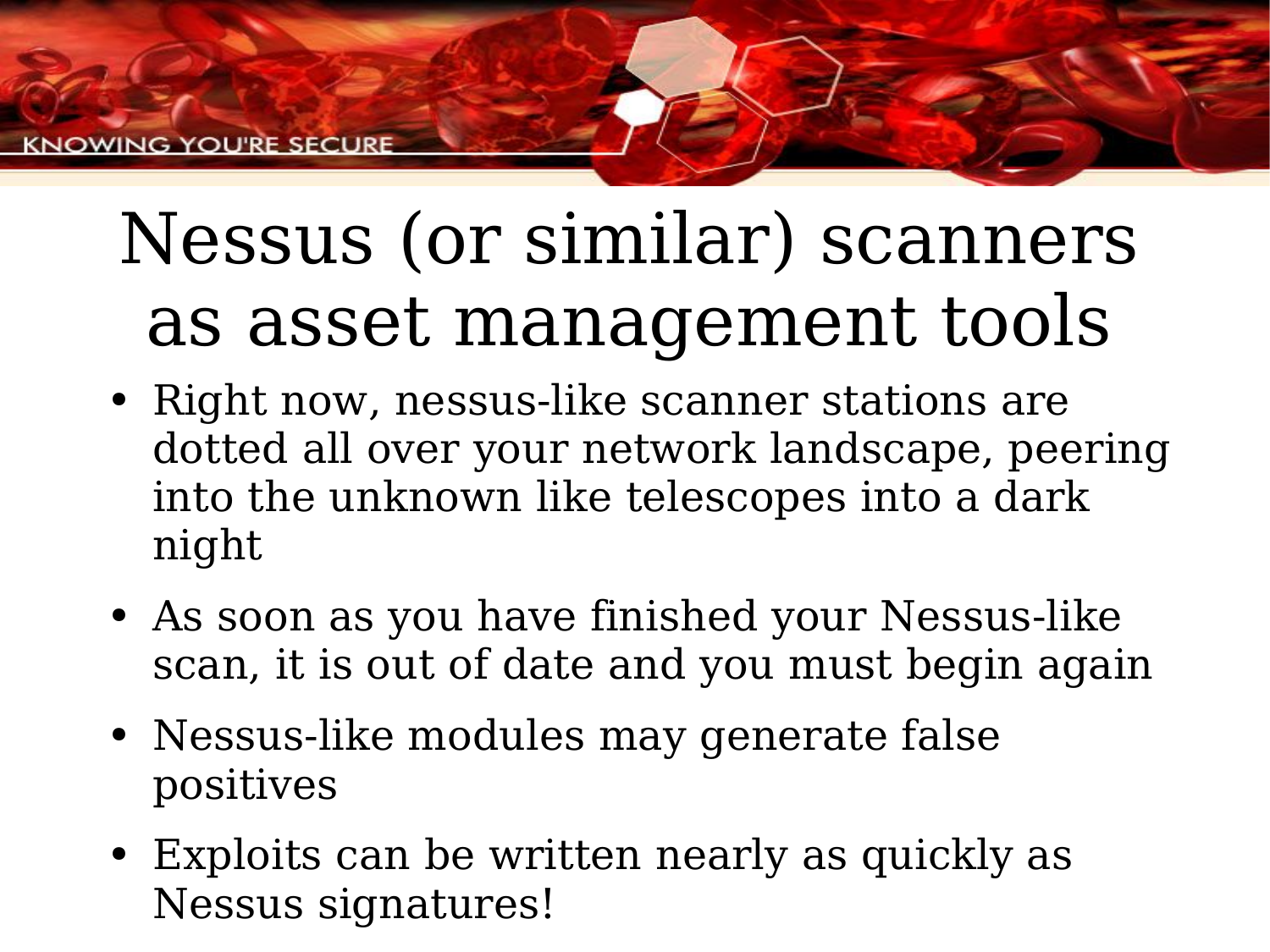## Network Segmentation

- Any network segmentation adds to the costs of a solution that requires direct visibility across the network
- It is hard to get our scanners close to our targets
- Machines that pop in and out of the network remain a false negative issue and are commonly cited as problem vectors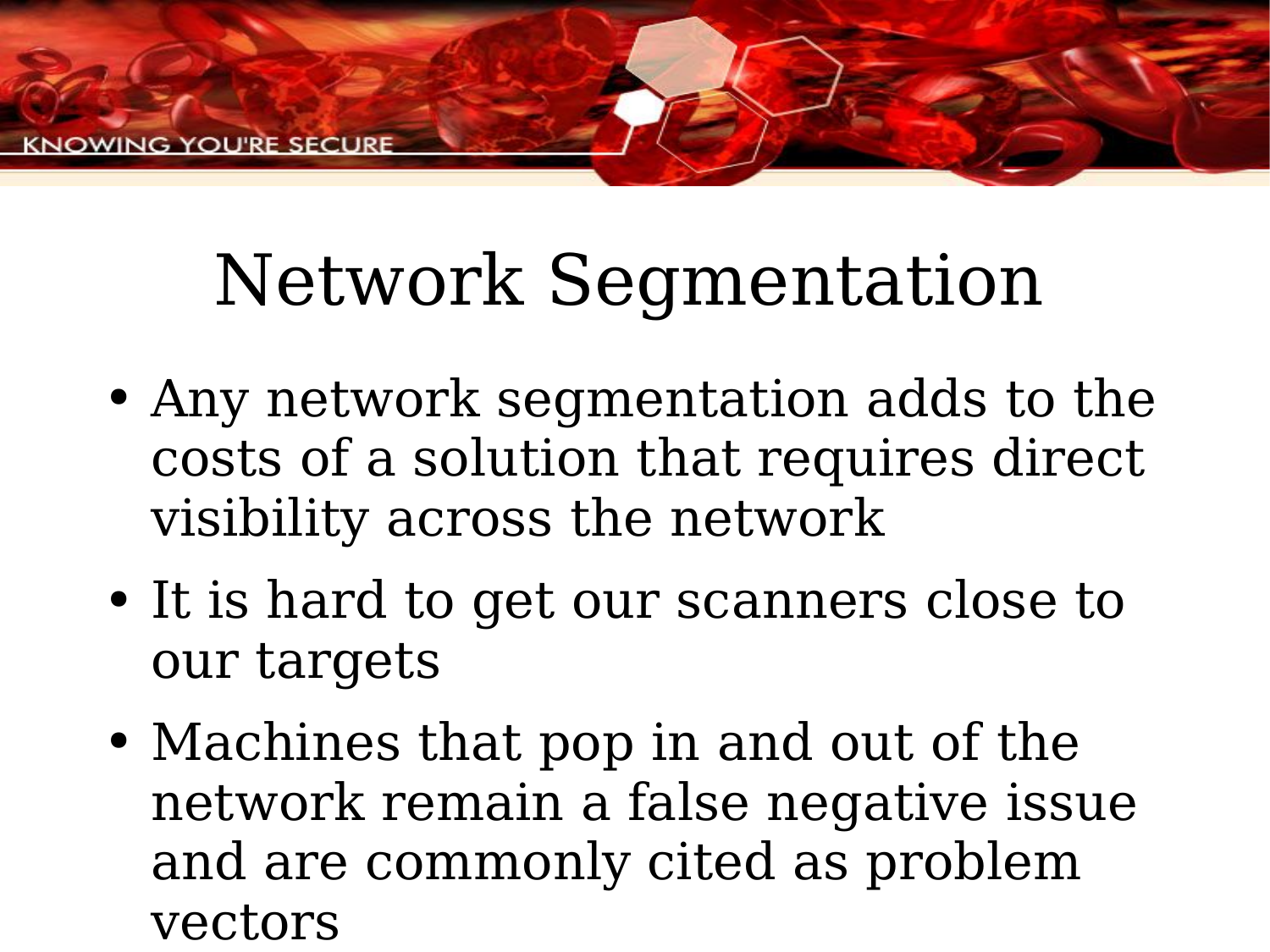**CNOWING YOU'RE SECURE** 

#### Other potential nematode features

- Searching entire network, without regard to network architecture
	- Worms make great filters: I want the latest sales spreadsheet that anyone on my team has done! Go get it.
- Moving intelligence across the network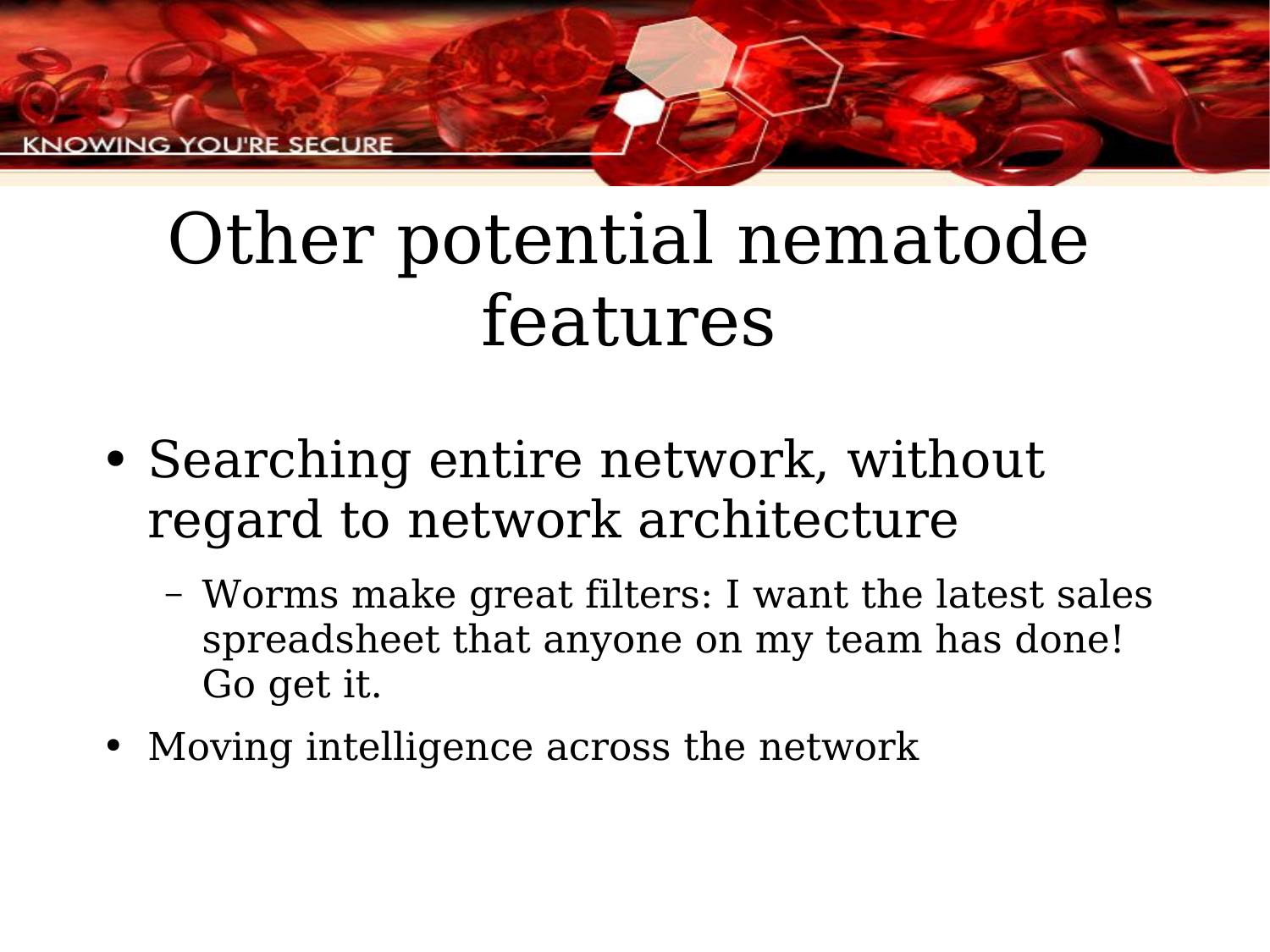

### Exploits vs. Worms

- A worm does not need an exploit
	- testvuln1.exe worm is a good replacement for any installed management agent
		- Minus authentication, of course.
	- Even very polished exploits fail sometimes
- Some exploits may be very difficult to write a worm for!
	- These are more rare than people like to pretend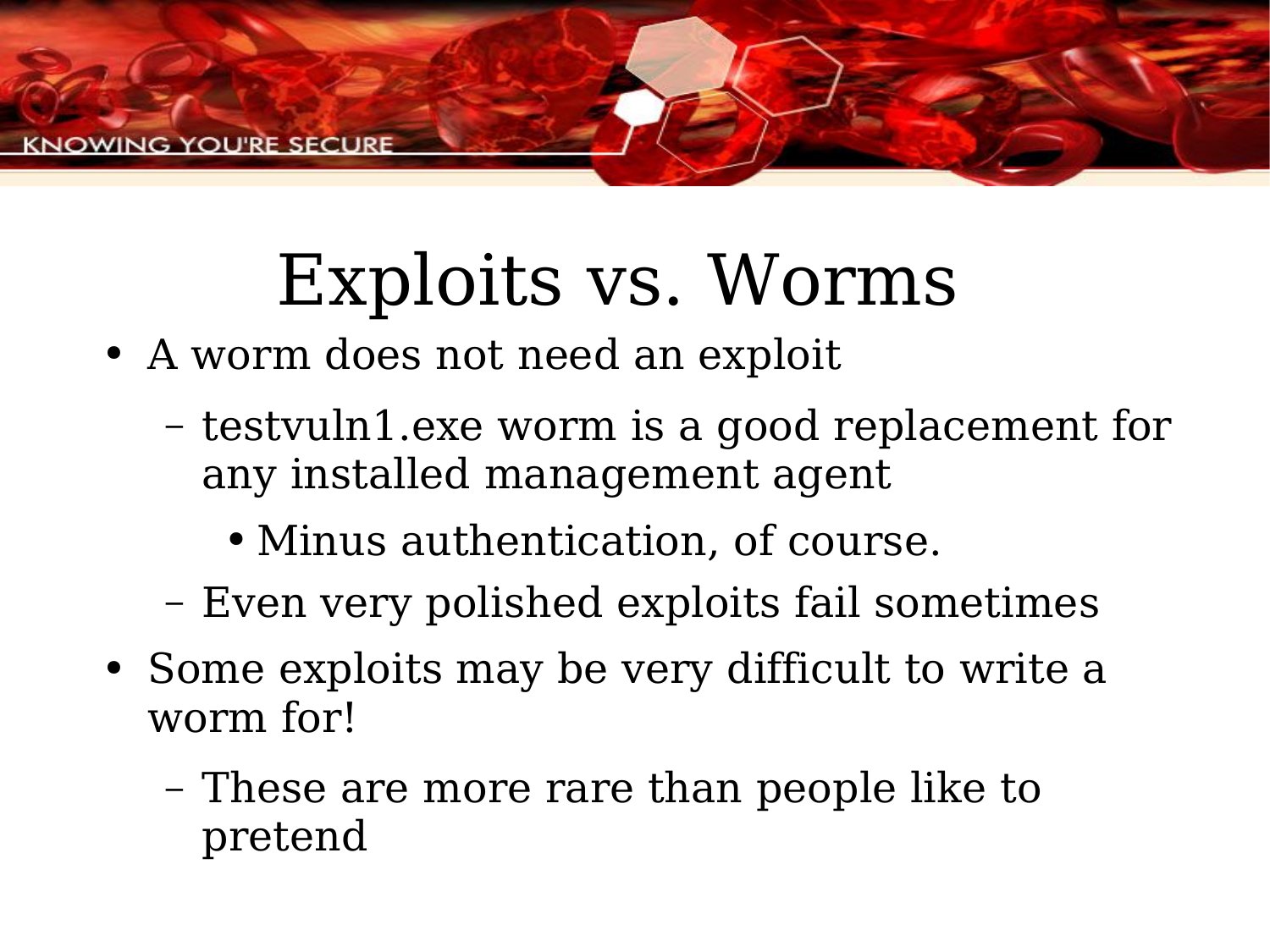# Establishing legal mandate

- Mandate to attack a machine differs from exploits to nematodes
	- This is the largest part of the "fear factor"
- There are plenty of places where running exploits is perfectly legal and desirable
	- Your own network
	- Someone else's where you have permission
		- "Penetration testing"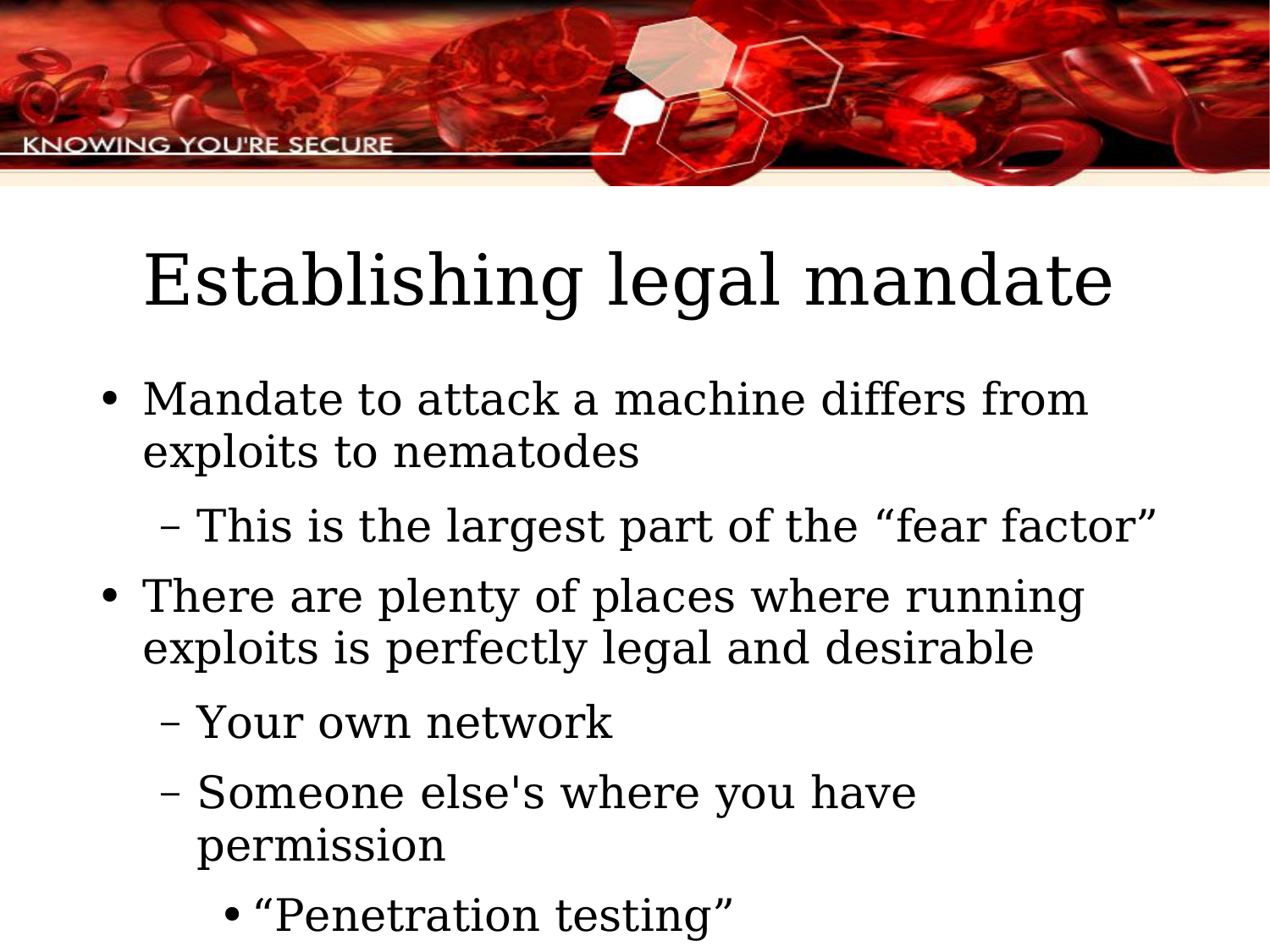# Exploits have easy mandates

- Reasonable knowledge where your target is (it is on the same network you are allowed to attack, for example)
- Slow scale of penetration allows for manual verification at every step
- Mistakes **do happen**, but are generally of low consequence due to human interaction
- Logging is easy to do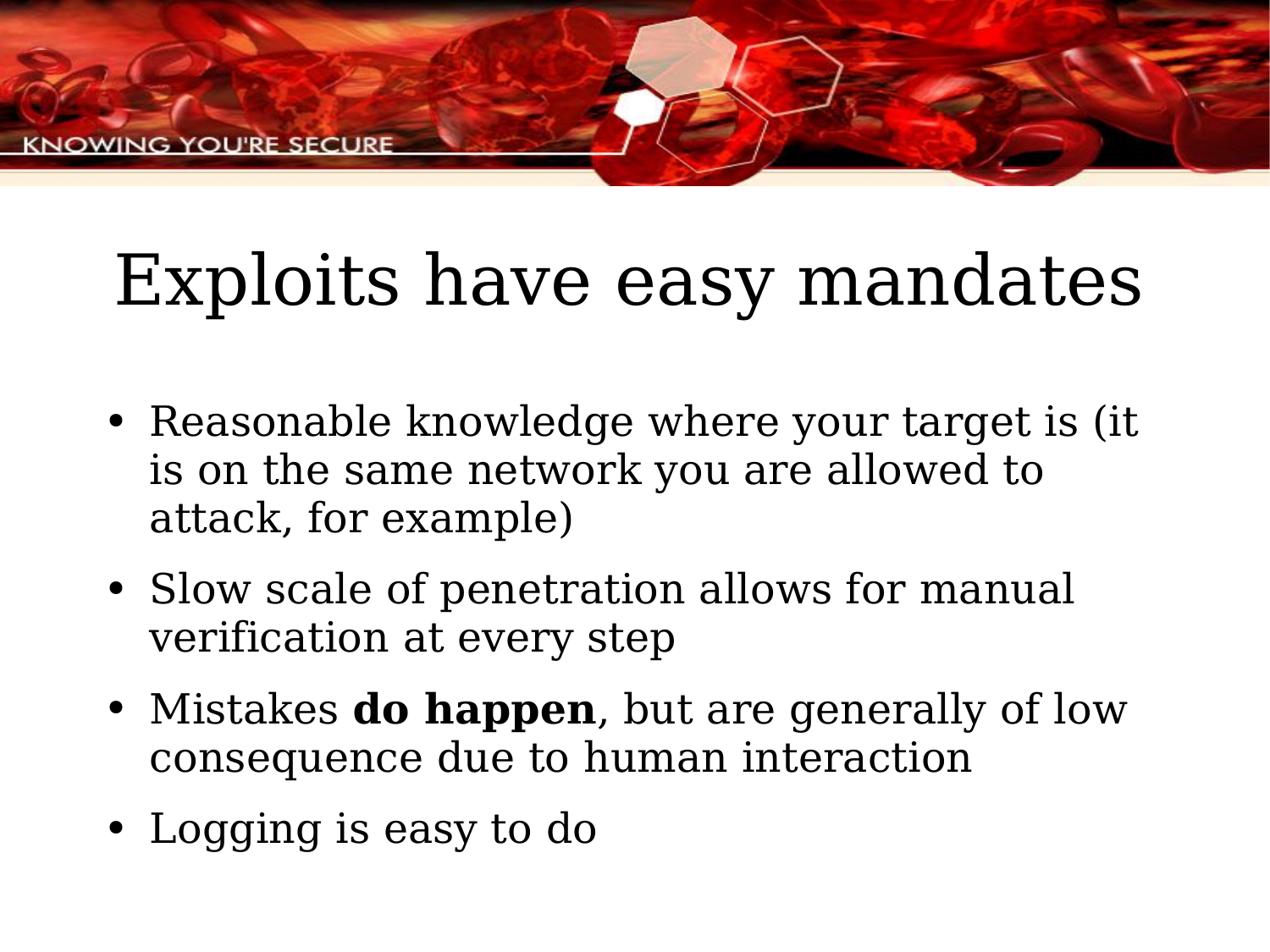YOU'RE SECU

## Nematodes have to work harder to establish clear mandate

- Rely on outside indicators to find out where they are running
- Rely on outside indicators to find out where they are allowed to attack
- Logging is quite difficult (distributed problem)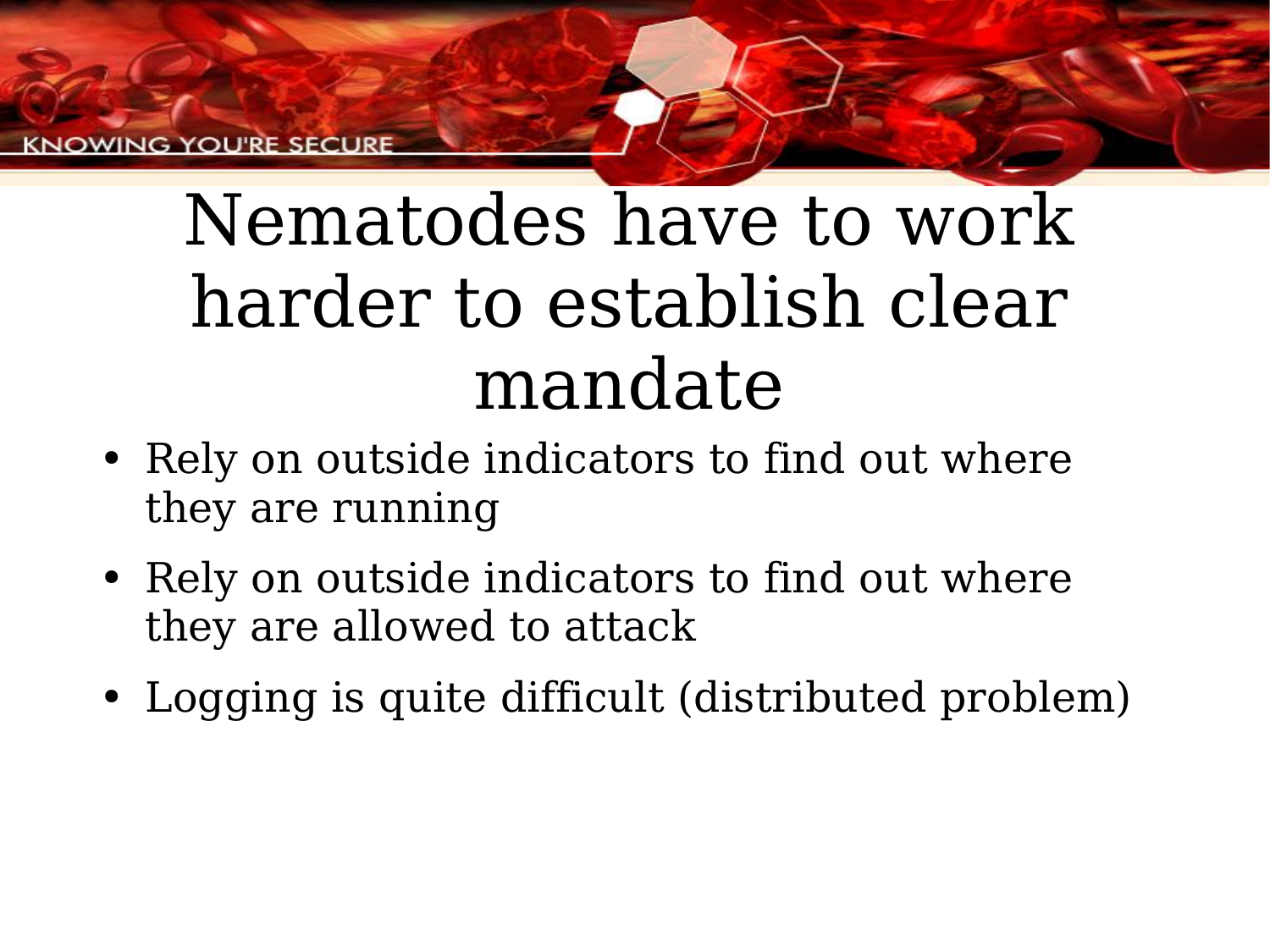KNOWING YOU'RE SECURE

#### Halfway point: Exploit scanners

- For ip in range (192.168.1.0,192.168.1.255):
	- ret=exploit(ip)
	- If ret:
		- ret.patch()
		- ret.reboot()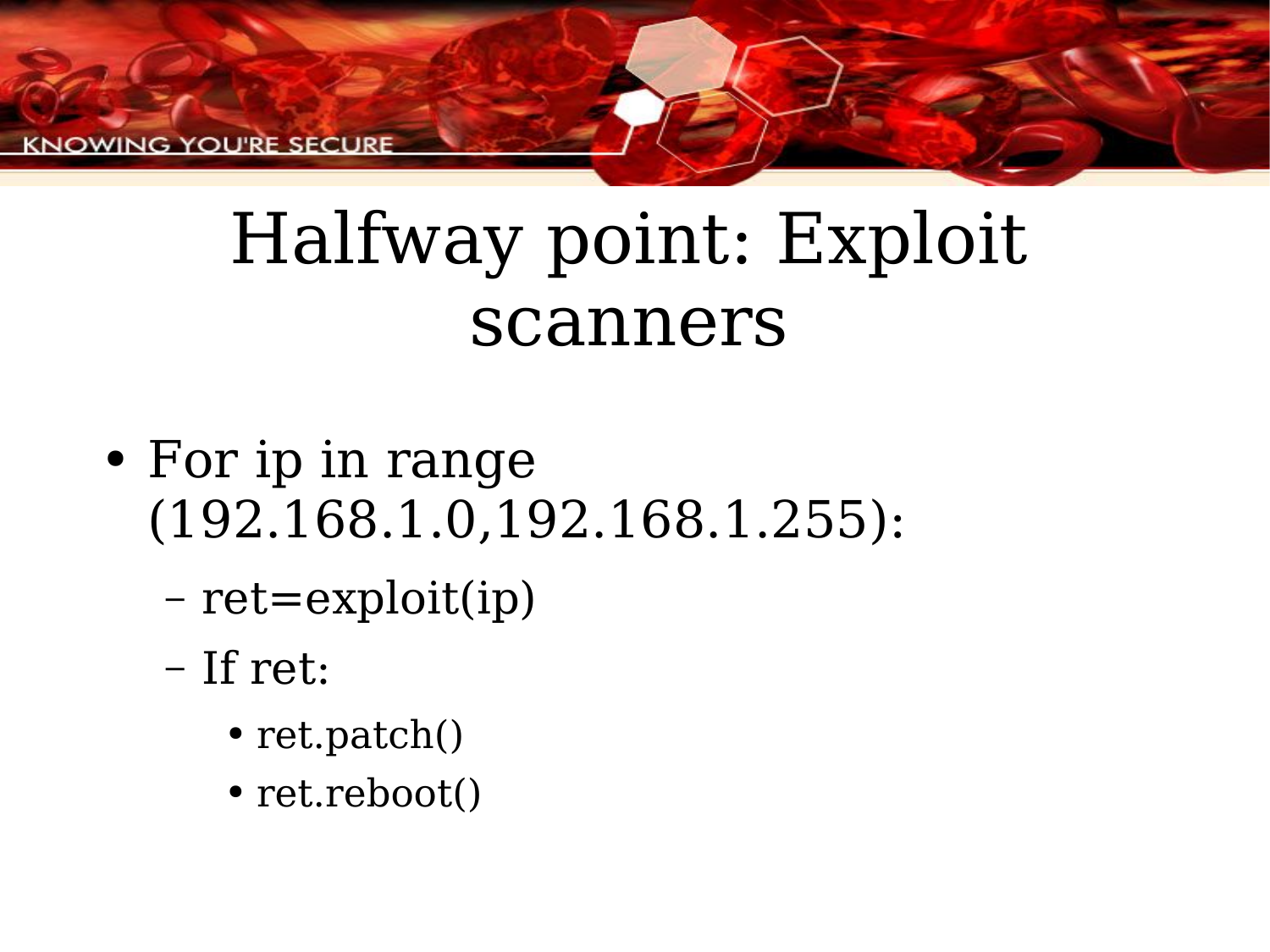#### Scanners are not perfect...

- Scanners and automated exploit technology save money by solving the asset management problem
- You have a clear mandate on your own network!
- Can have large and complex support structures
	- Specialized recon tools
	- large shellcode is possible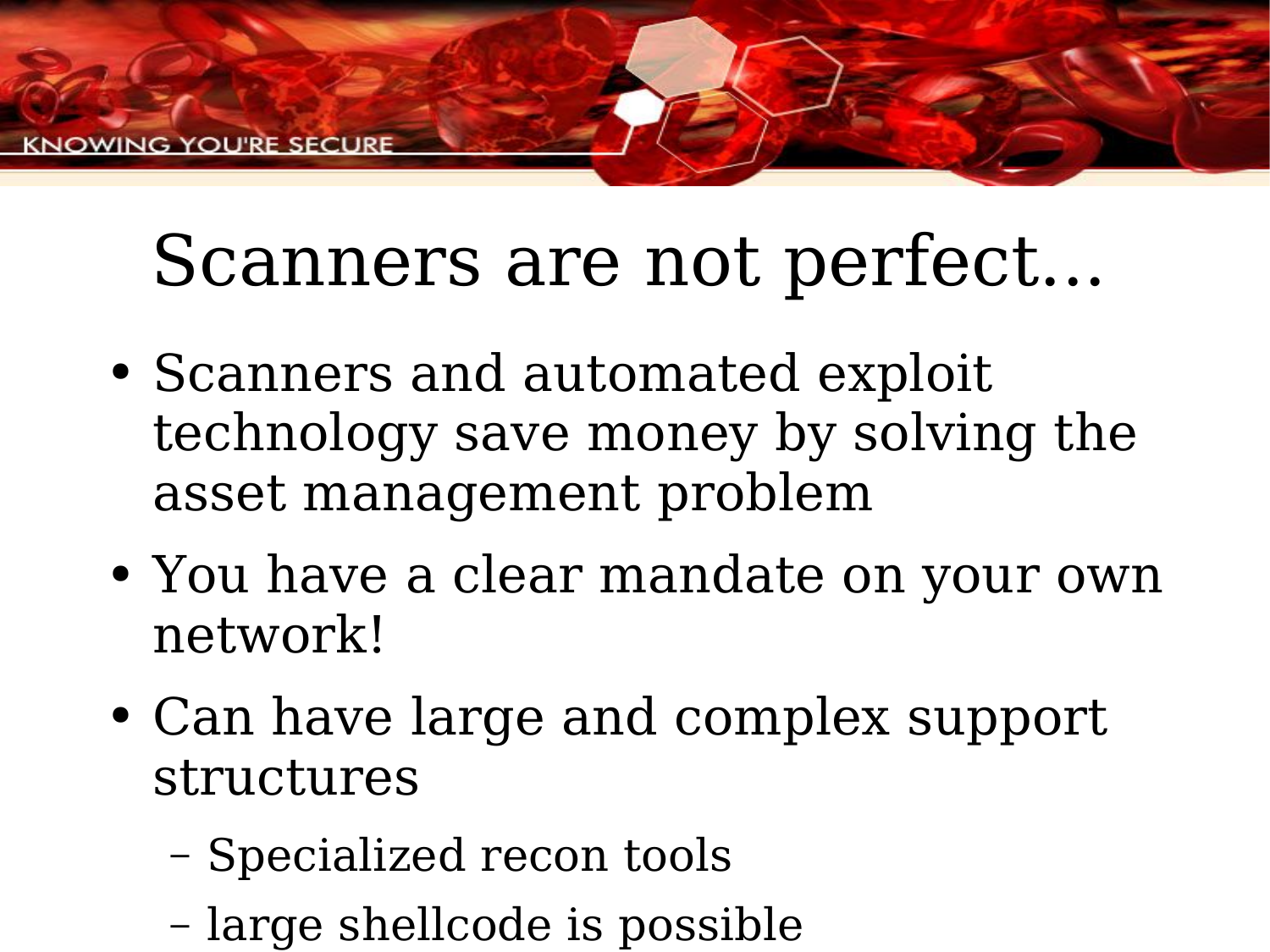

#### Scanner Problems



- Multiple networks require multiple scanners
	- Administrators now have an impetus to avoid network segmentation :<
- Scanners absorb bandwidth for discovery
	- (Even with a switch's help)
- Hosts are constantly popping up (time disparities)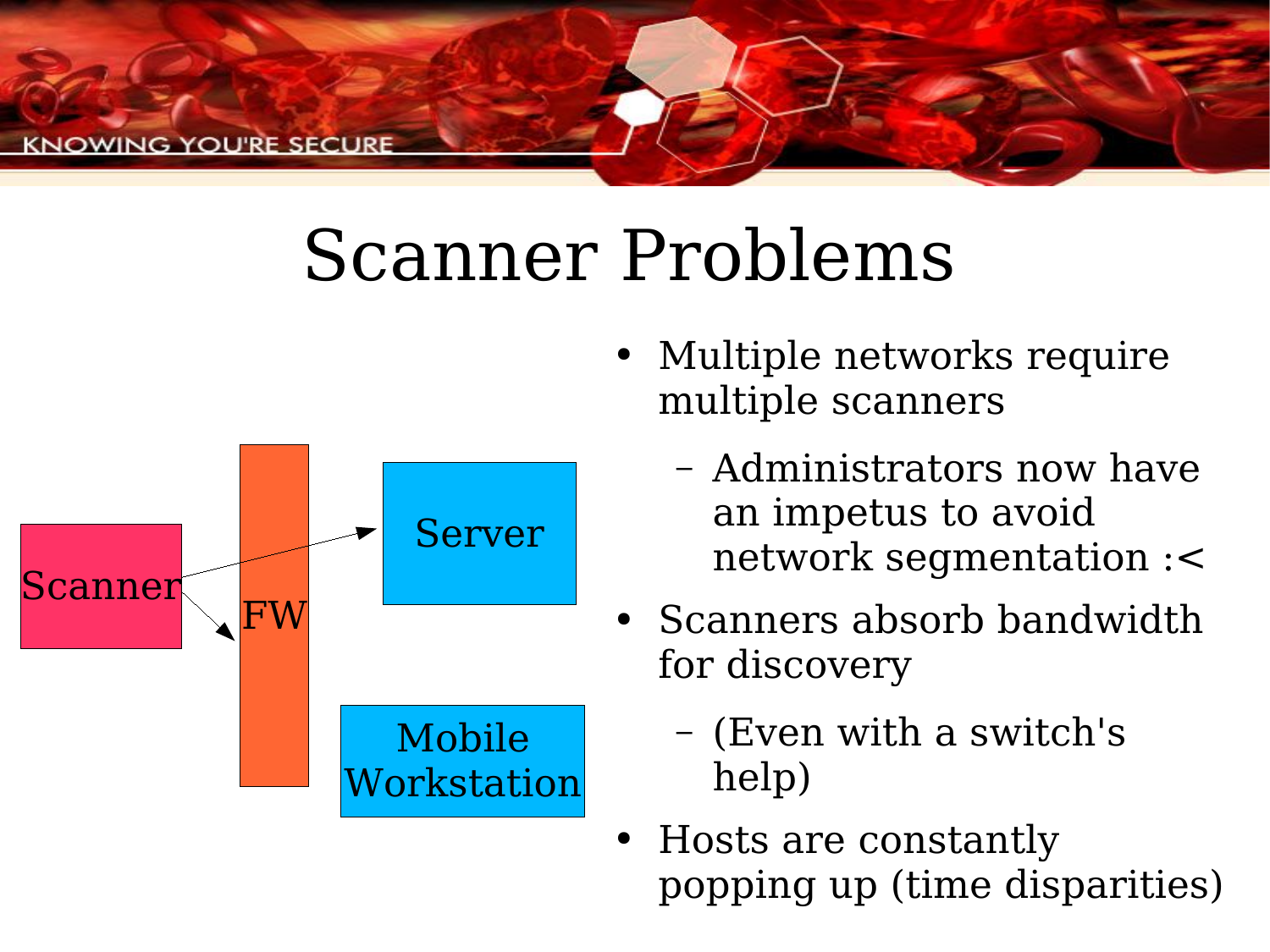**S YOU'RE SECURE** 

## The solution: Nematodes

- Every host is a scanner
- Every host can generate scanners by automatically deploying nematodes
- Hosts that are secure or unreachable, are not a problem!
- Scans that are not relevant just die out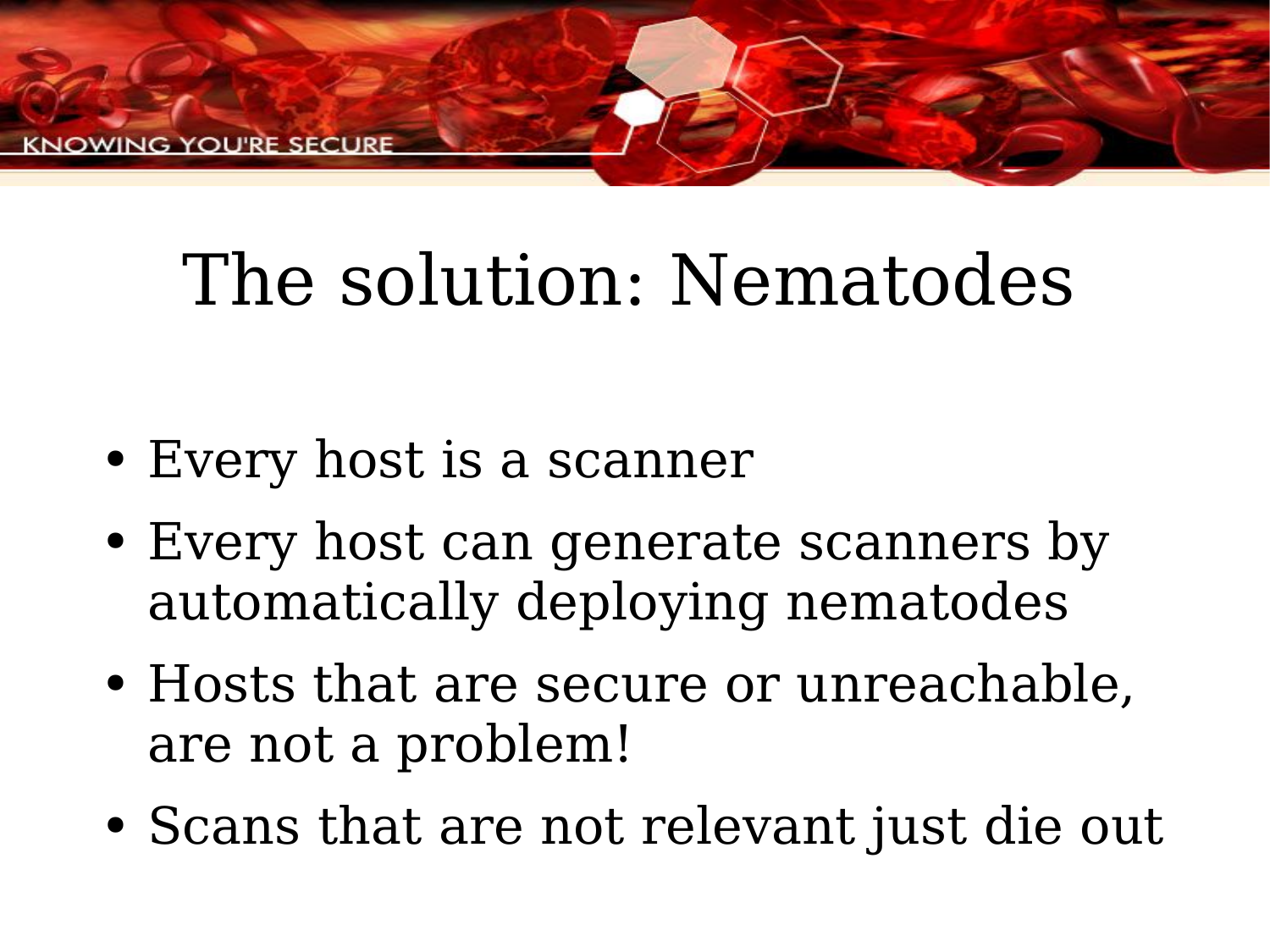## Problems with nematodes

- Worm are really hard to write
- Worms also use large amounts of network bandwidth
	- Need smart algorithms to counteract this
		- But smart algorithms make for very large worms!
- Worms are harder to target and control – fear factor ensures
	- Need to ensure legal access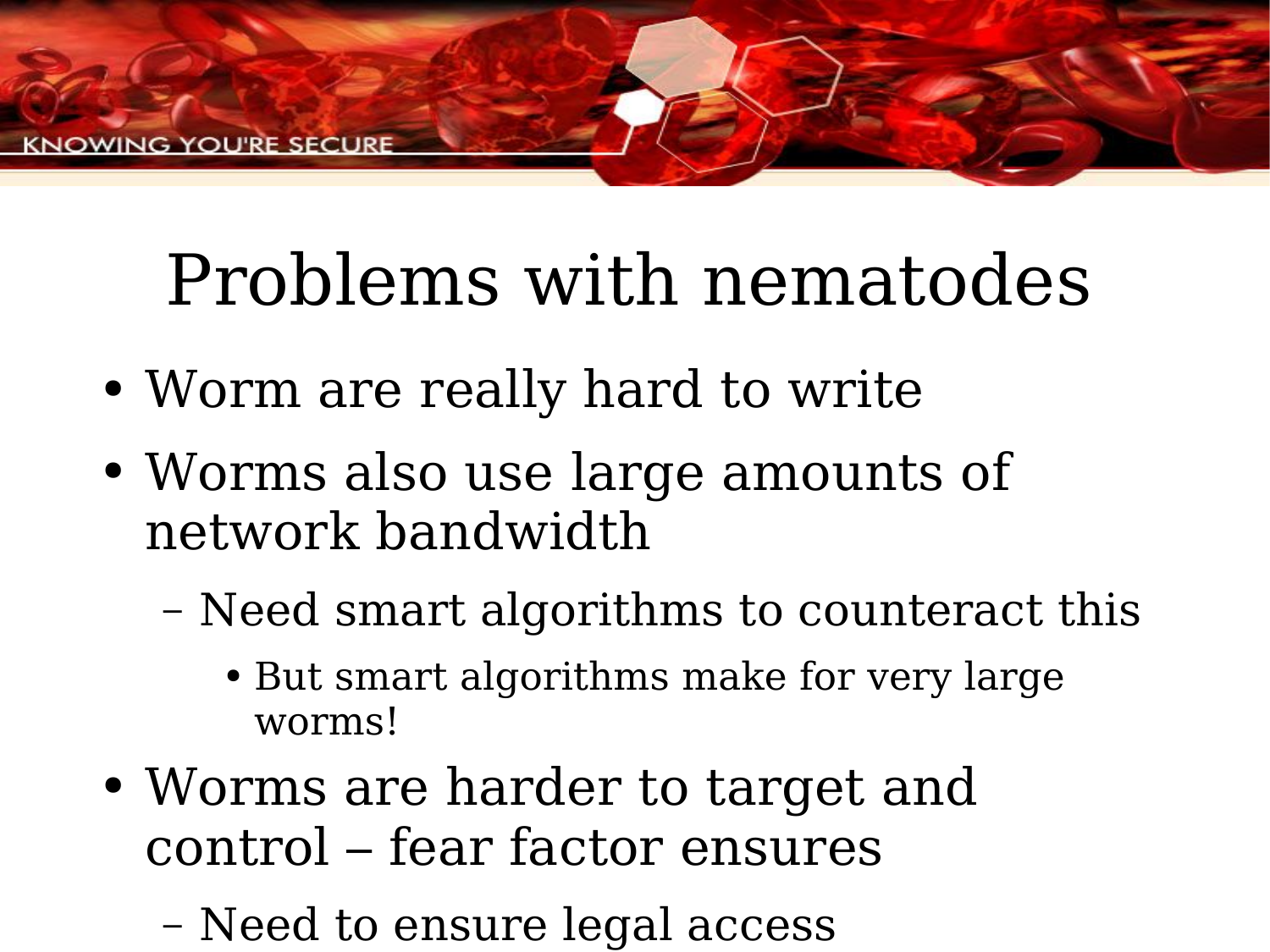#### Validating mandate on a nematode's target

- Is target on a white-listed network
	- Hard to do with private address spaces
- 2 factor authentication method
- Does target run our custom worm management agent ?
	- Friend/Foe system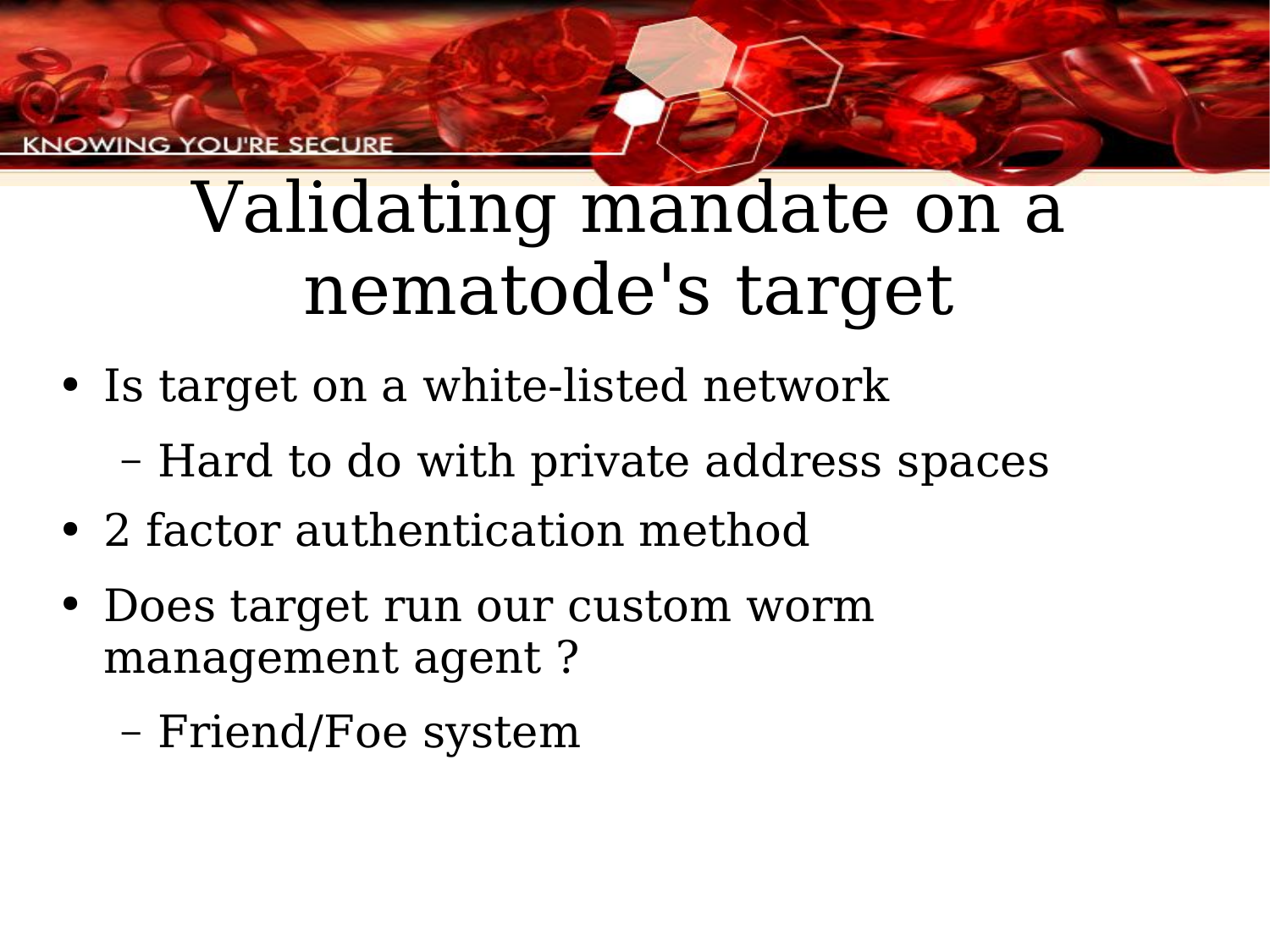

#### Nematokens

- Nematoken server should only respond to requests from networks we are allowed to attack from/to
	- Ex: Does a192.168.1.2.mytokenserver.com exist?
		- Yes: ok to attack it.
- DNS is a good one, but there are plenty of other options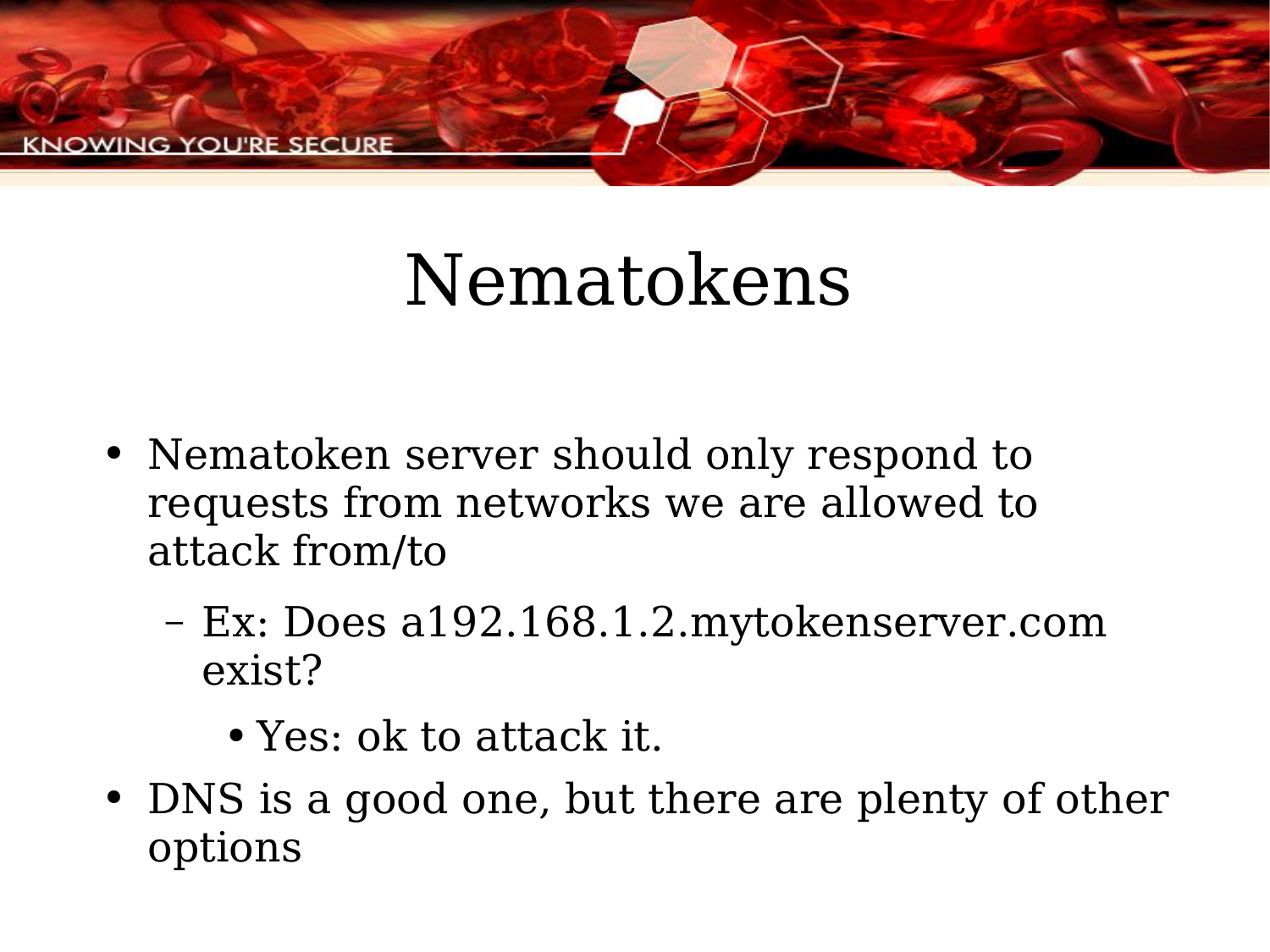## Nematode Implementation

- Every nematode implementation may differ
- Immunity's goal is to make our nematode implementation flexible, such that it can be deployed on the fly
	- Something dynamically created but reliably controllable
	- Operates entirely in memory
	- single shot (no callbacks)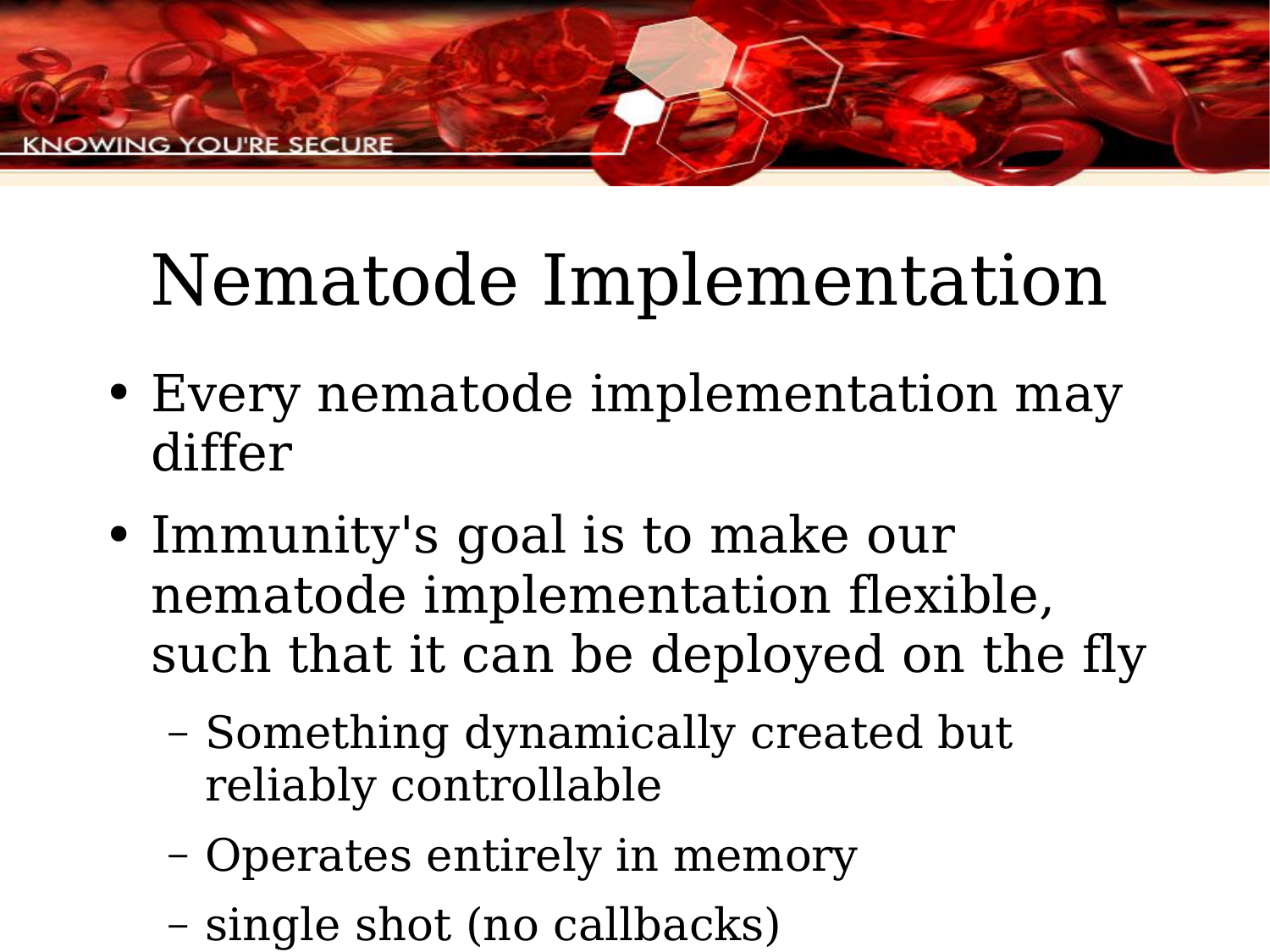## Automatically Generating Beneficial Worms

- ●How do we get from vulnerabilities to usable beneficial worms?
	- Vulnerability
	- Python Exploit
	- Nematode Intermediate Language
	- Nematode Test Framework
	- Nematode payload deployed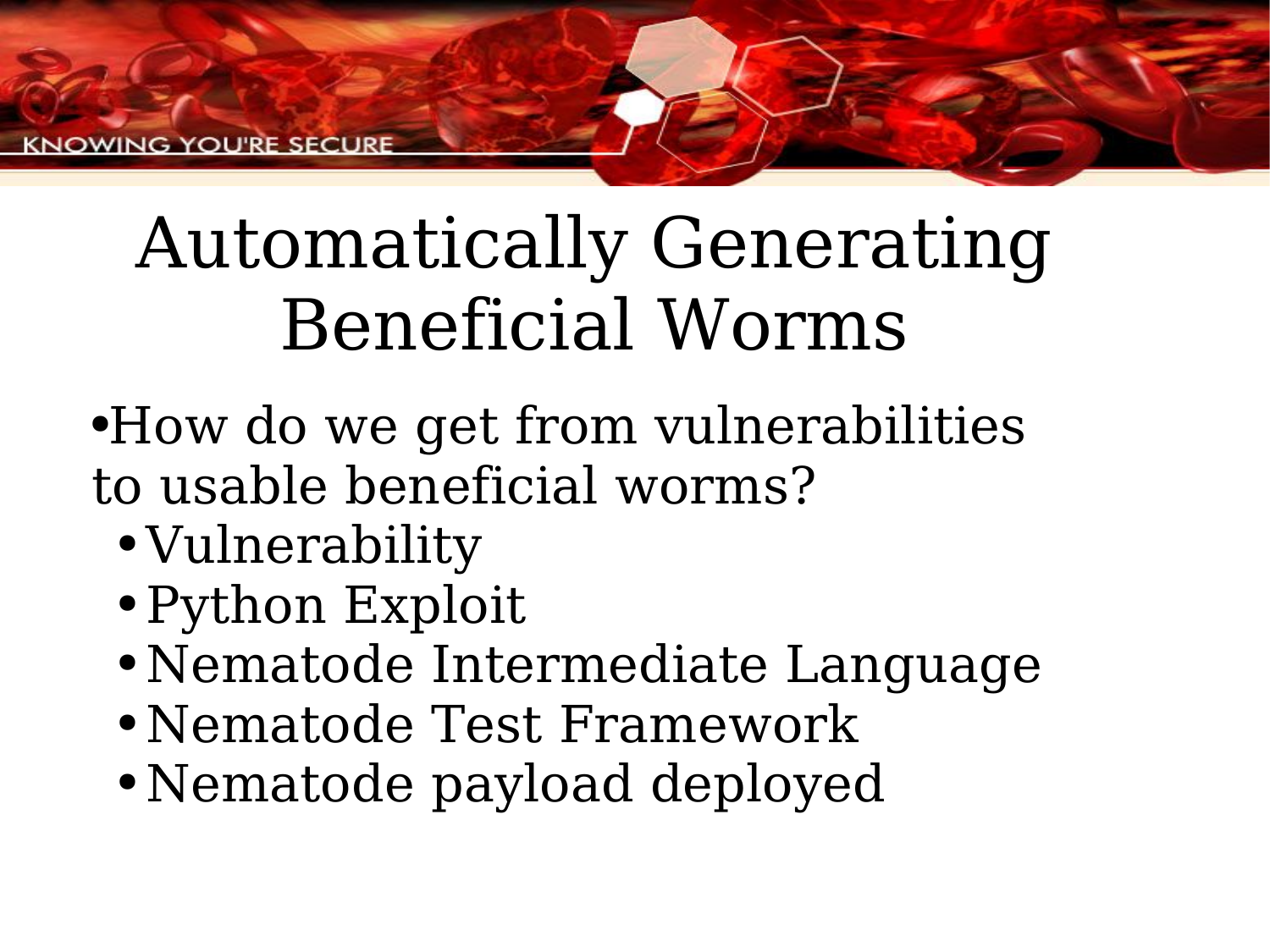**KNOWING YOU'RE SECURE** 

#### Our Problem Space

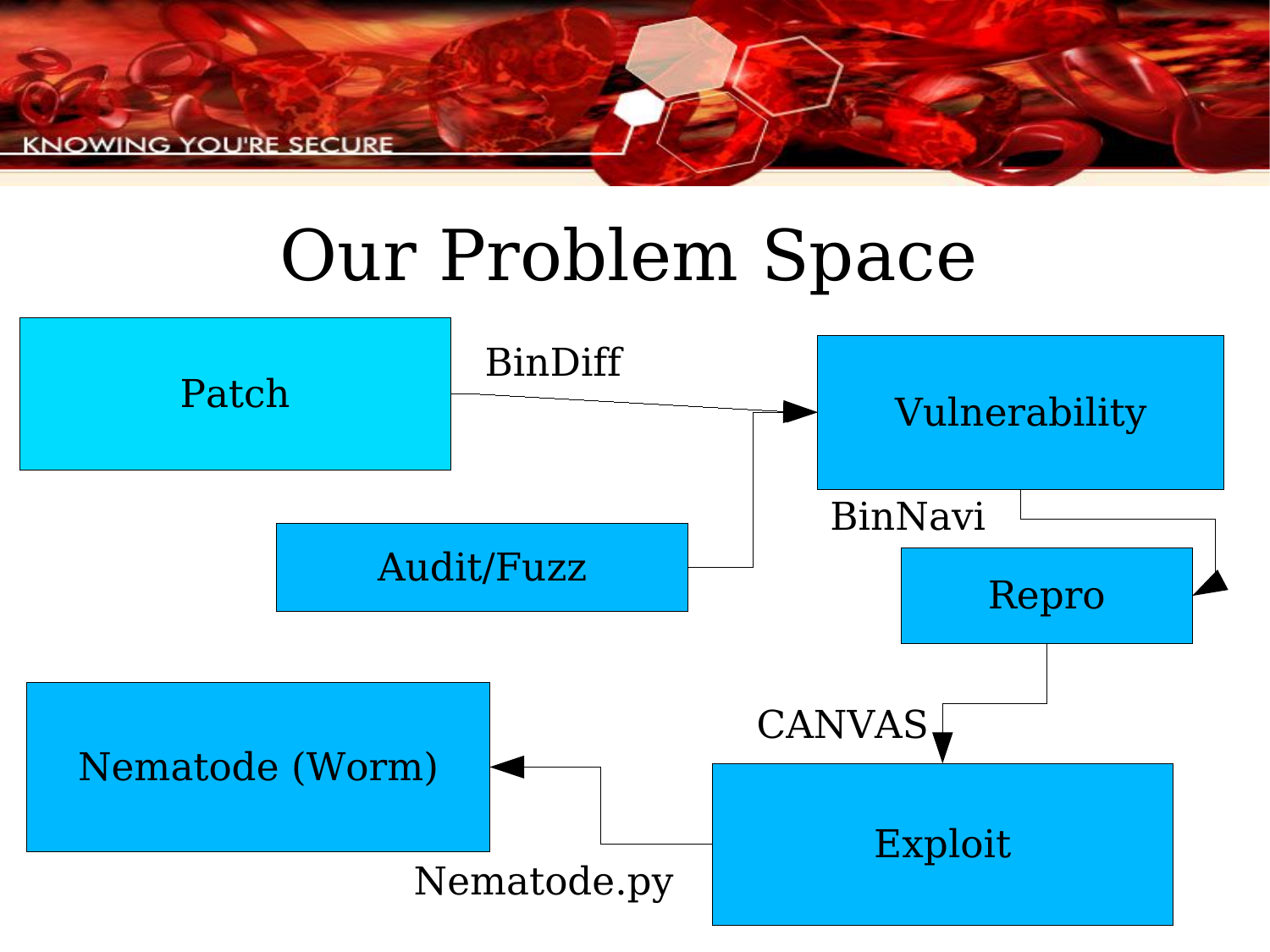## Exploit frameworks are good for nematode development

- Ideal framework has following characteristics
	- Completely written in Python
		- Including many network protocol libraries
	- Many exploits
	- Exploits are written to an API, rather than haphazardly
	- Built-in assembler and compiler!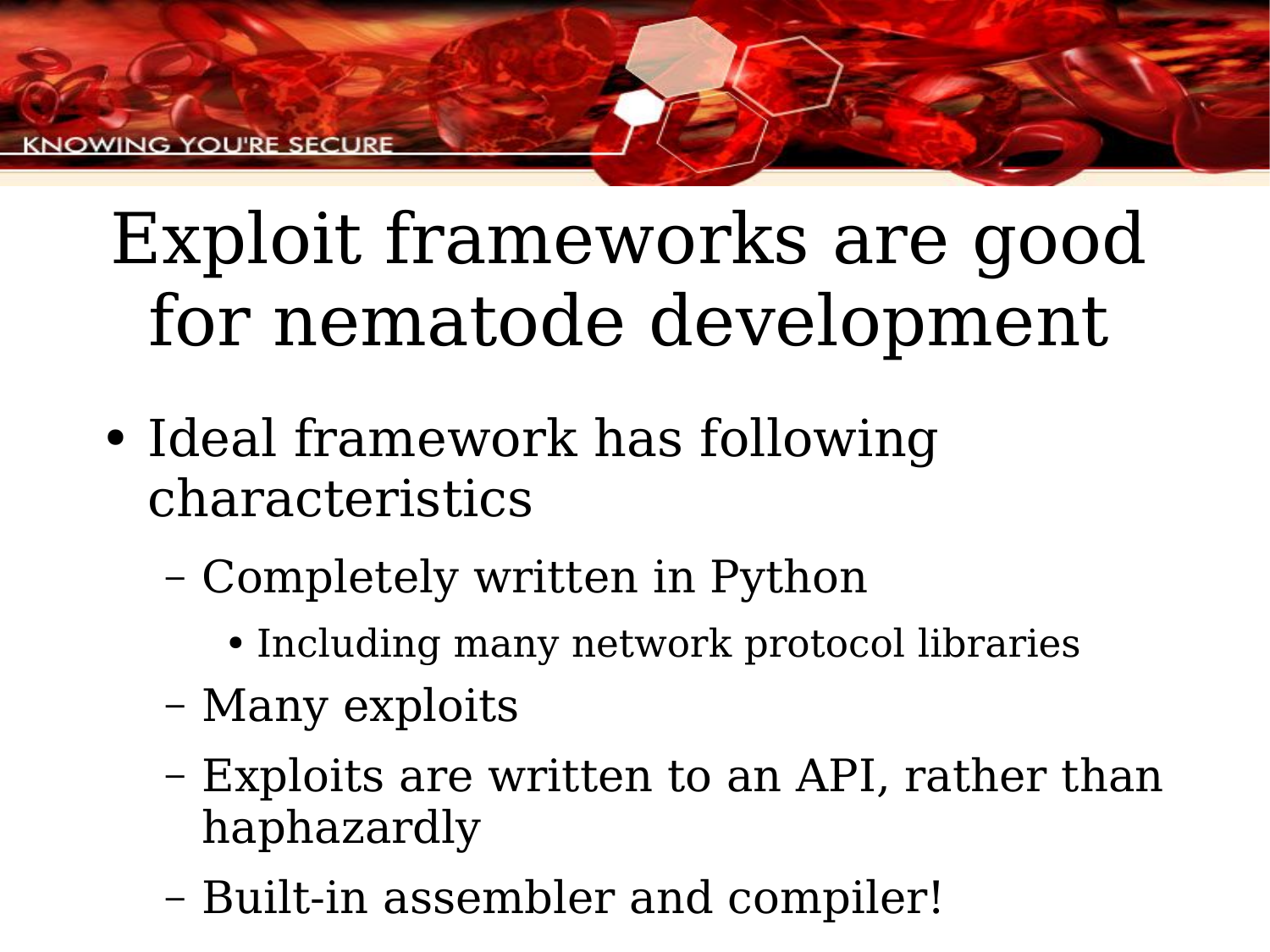**G YOU'RE SECURE** 

## Example Exploit in Python

- Class with simple member functions
	- Makesploit() Creates the buffer to send to the target
	- Nops() generates nops
	- Stroverwrite() Python version of memcpy
	- connect\_to\_host() Connects to the target
	- Runonce() -Sends the buffer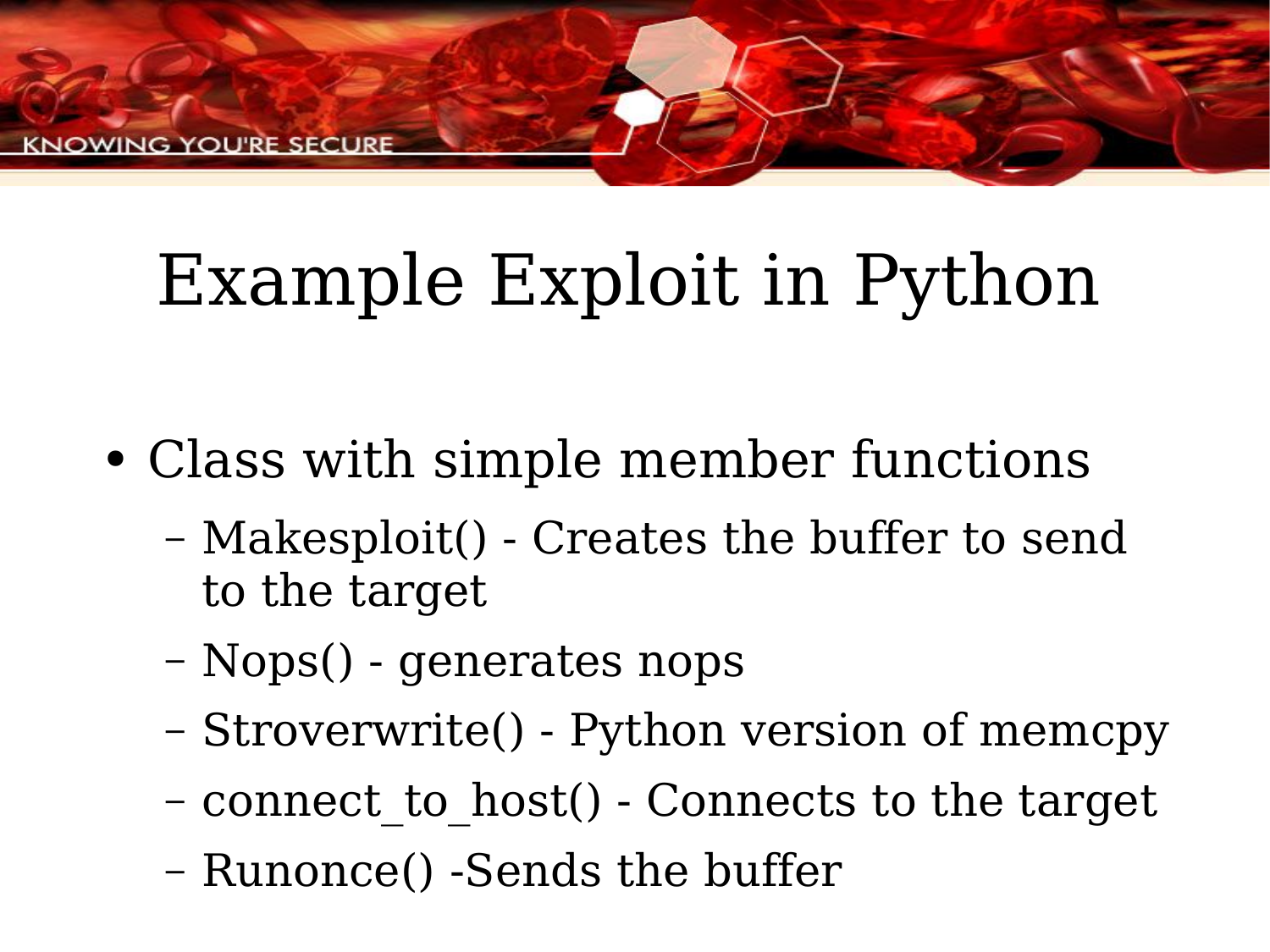**KNOWING YOU'RE SECURE** 

#### Our Nematode Work-flow

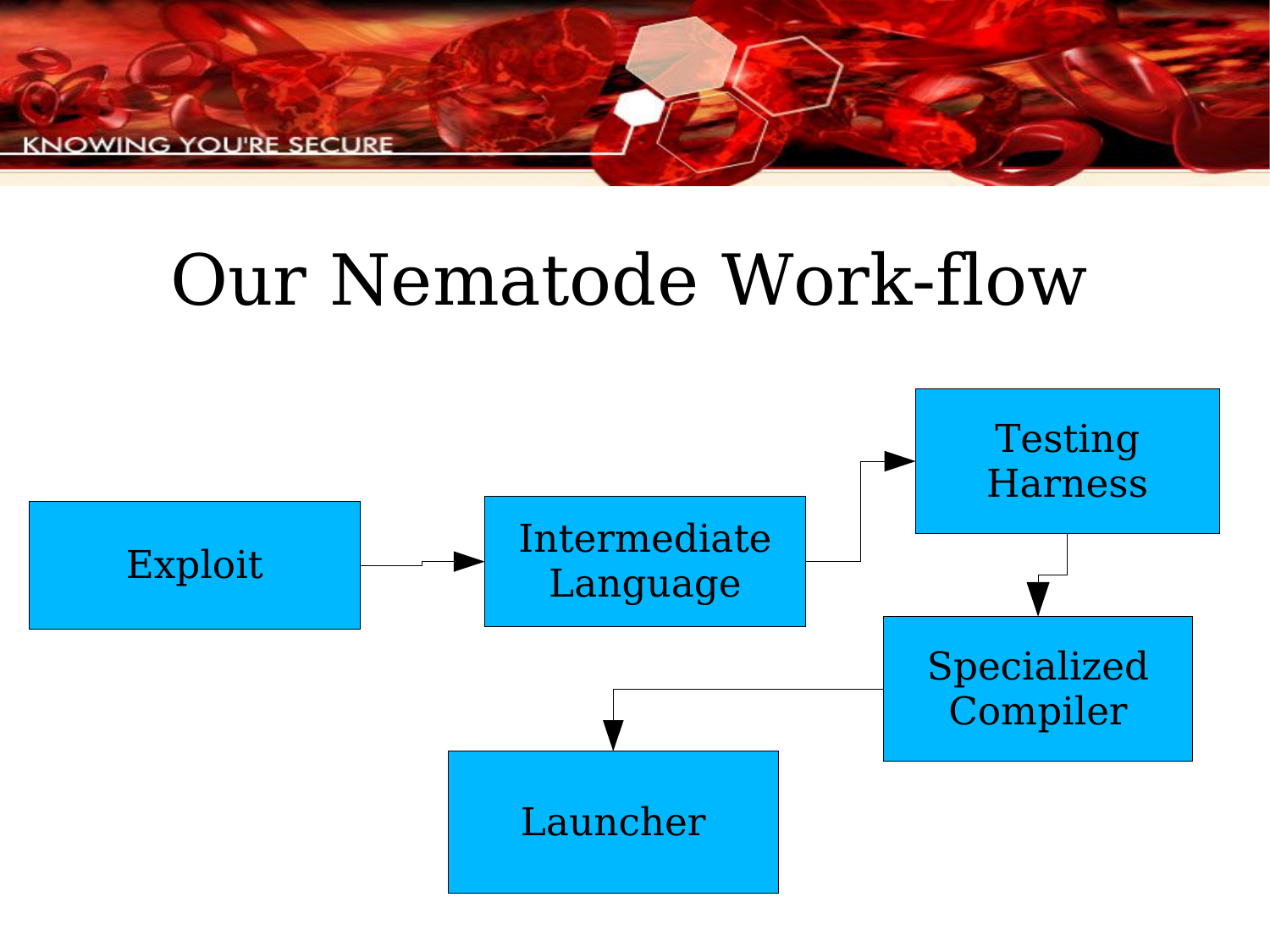## Nematode Intermediate Language (NIL)

- Specialized and simplified "assembly for worms"
- Useful for converting exploits into Nematodes quickly and easily
- Exploits can be written to NIL directly
	- This is probably not a good idea, but for complex worms hand-modification may be necessary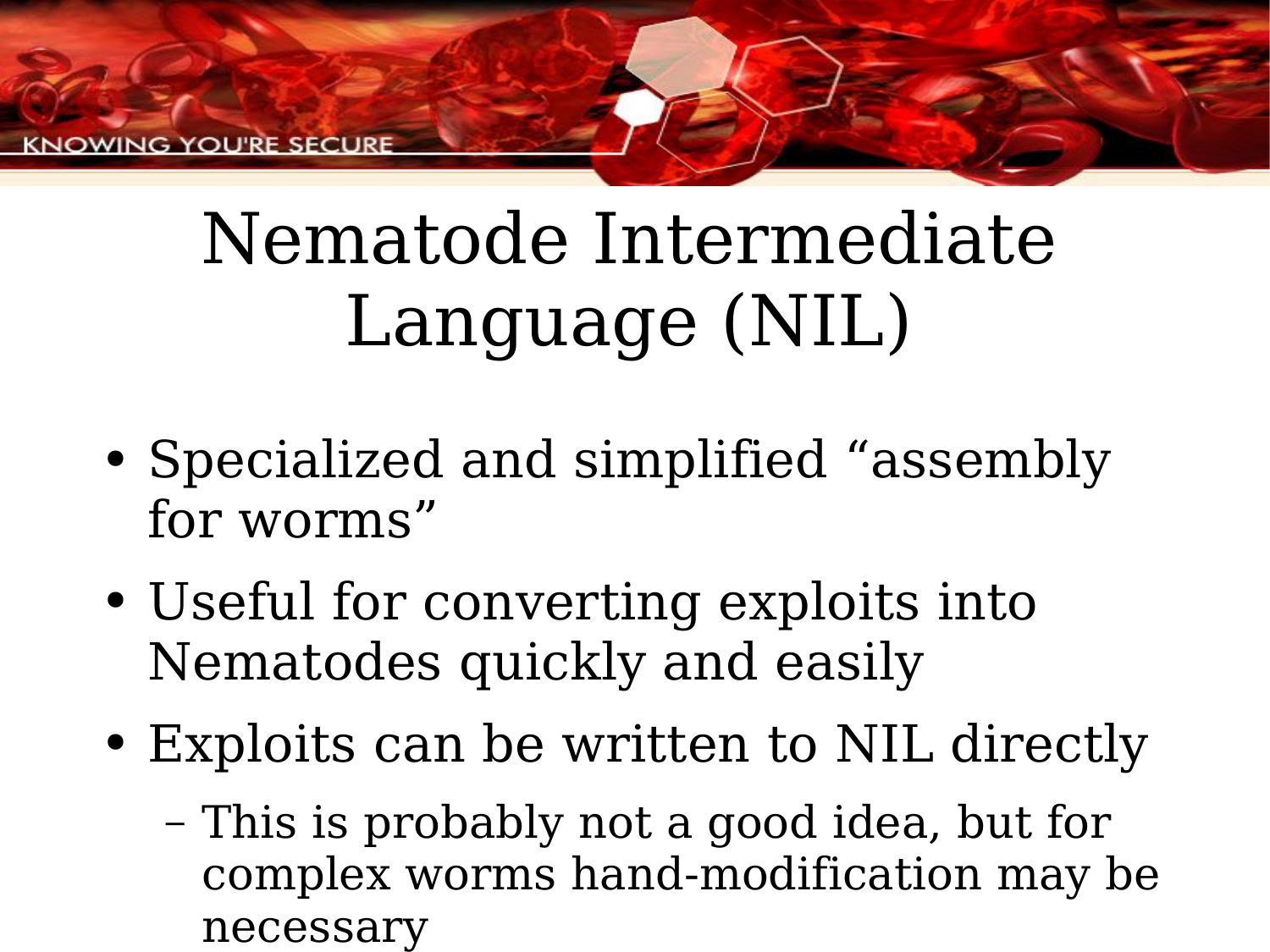**KNOWING YOU'RE SECURE** 

#### Automatically Generating NIL

- Python is introspective/reflective
	- We simply override our internal API to generate a NIL file instead of running the attack!
- exploit.nops=self.nops
- exploit.run()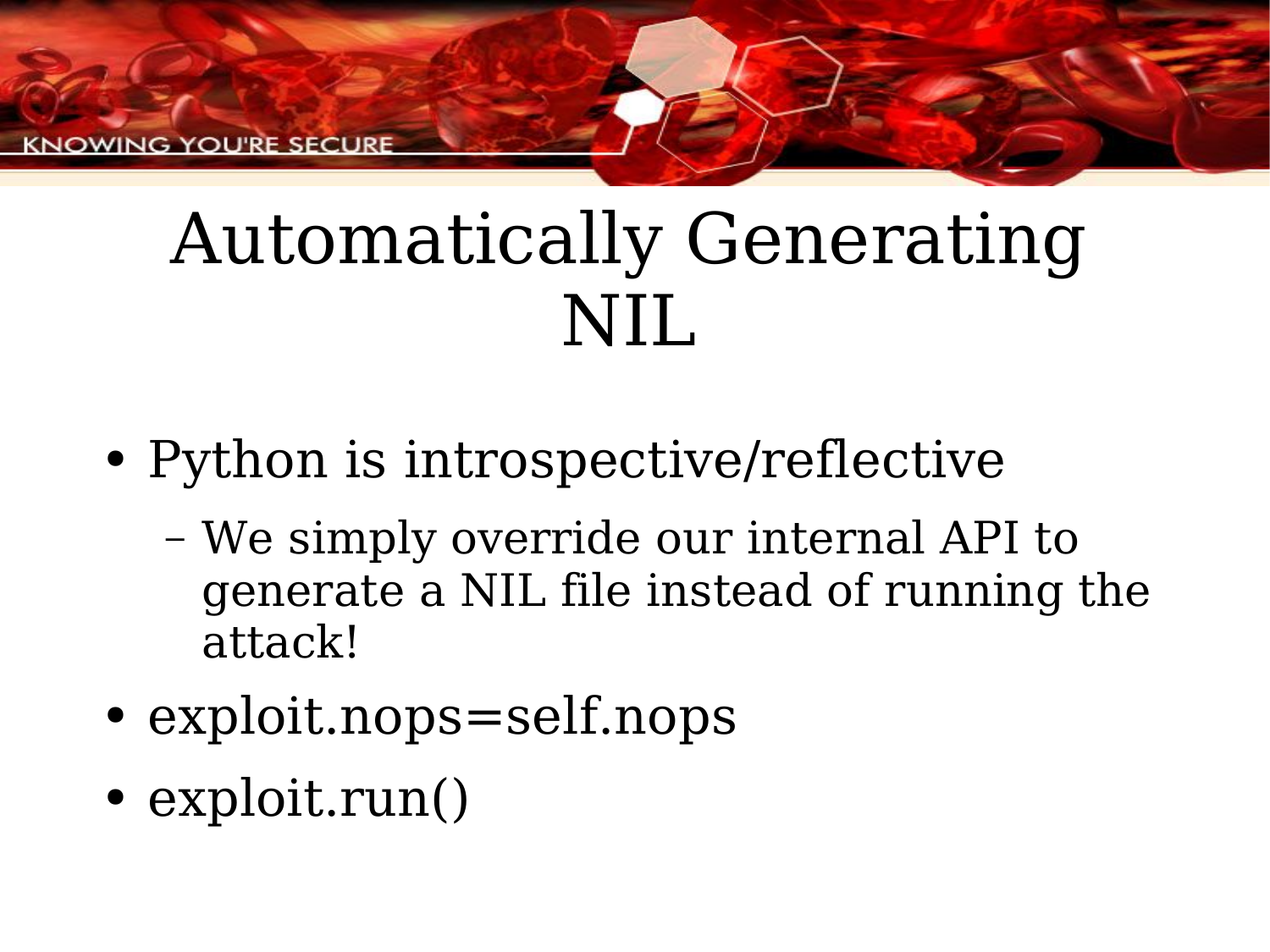**G. YOU'RE SECURE** 

## ./nematode.py demosploit

- As simple as running one python script which loads the module, replaces the functions, and calls runonce()
- <see amazing demo now>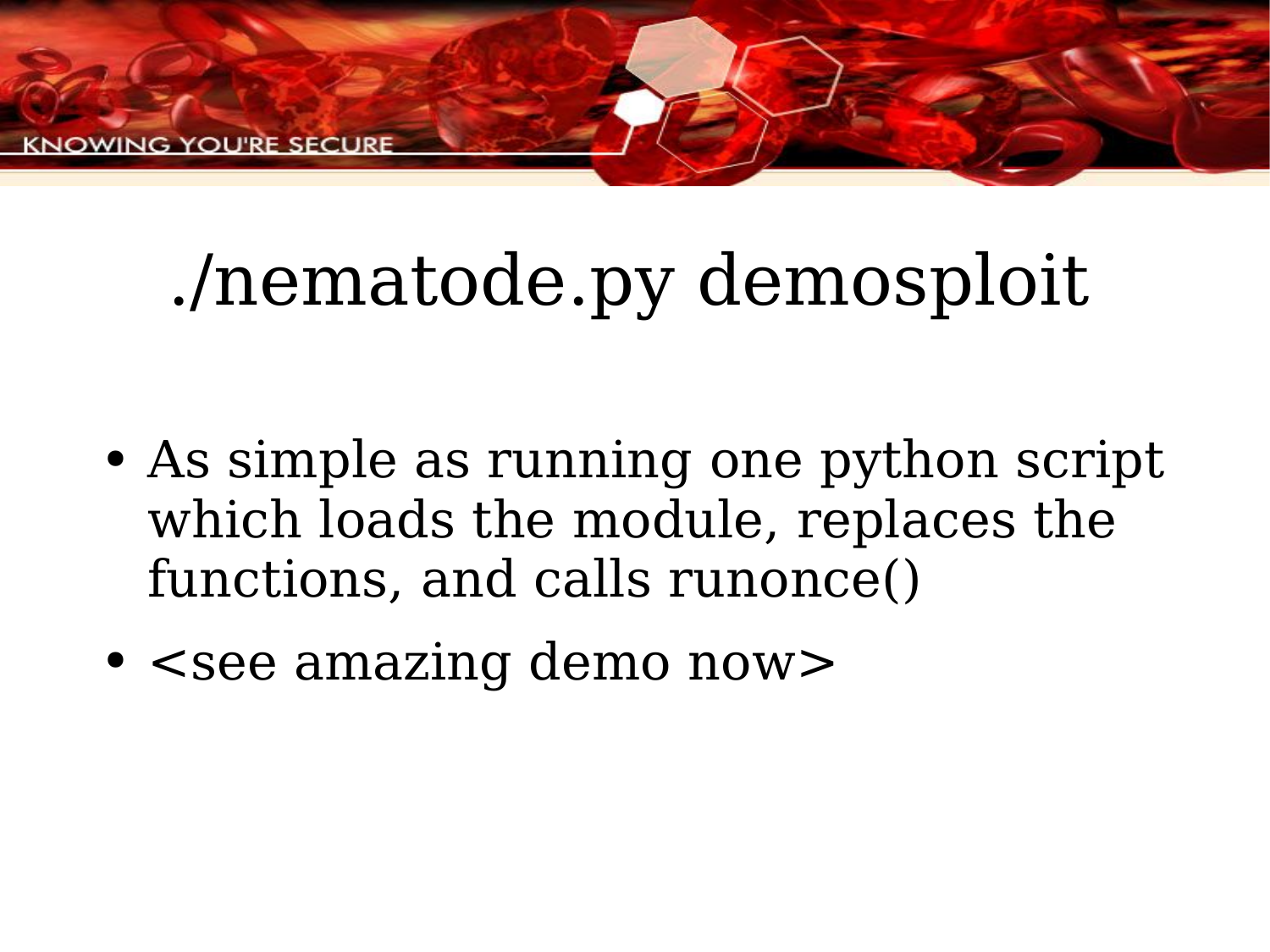

#### Demosploit -> NIL

nops 5000 stroverwrite %B8%DD%FF%BF 1036 stroverwrite %CCtheshellcode 800 startloop connect random host 5151 sendall closesock endloop

Ooh, ahhhh...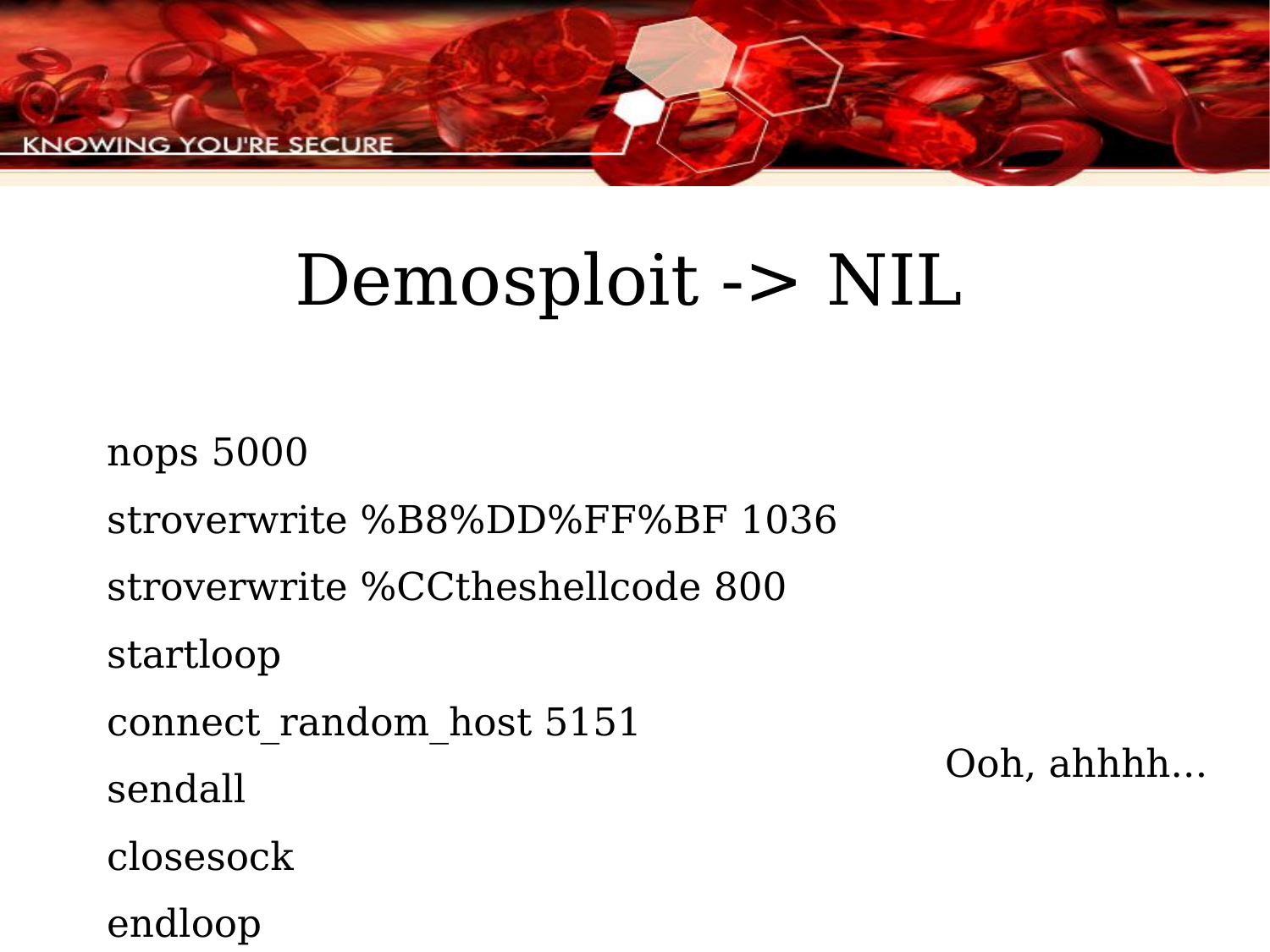

## NIL -> Test phase

- neminterp.py will interpret NIL as an aid to testing
- If the exploit still works, we're good to go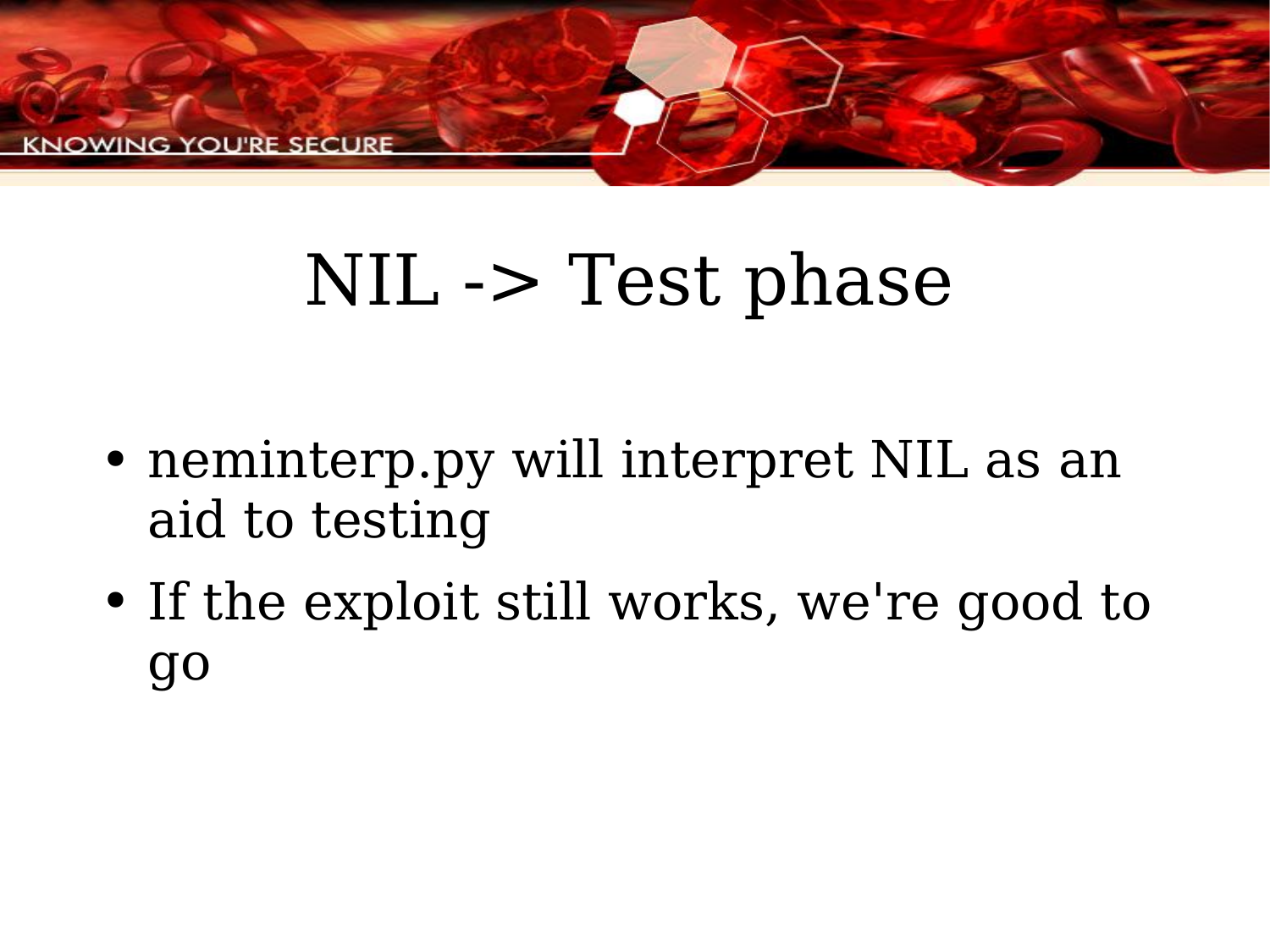ING YOU'RE SECURE

# Building our final payload

- Go from NIL to assembly language
	- This requires a specialized NIL compiler with hand written assembly
- Inject assembly language into test framework
- Watch it go!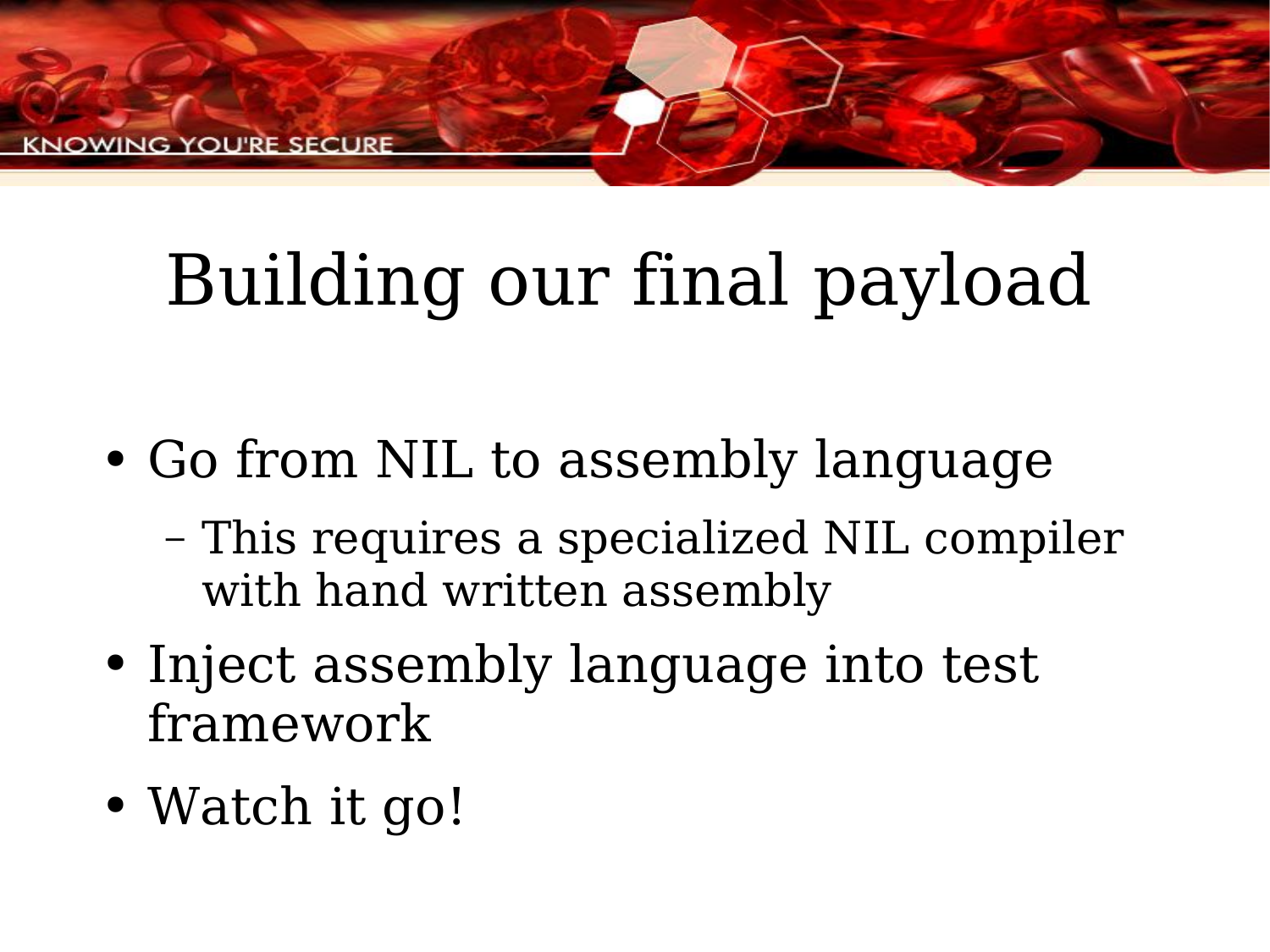

## Demos are fun

- <See amazing assembly code now>
- <See amazing worm demonstration now>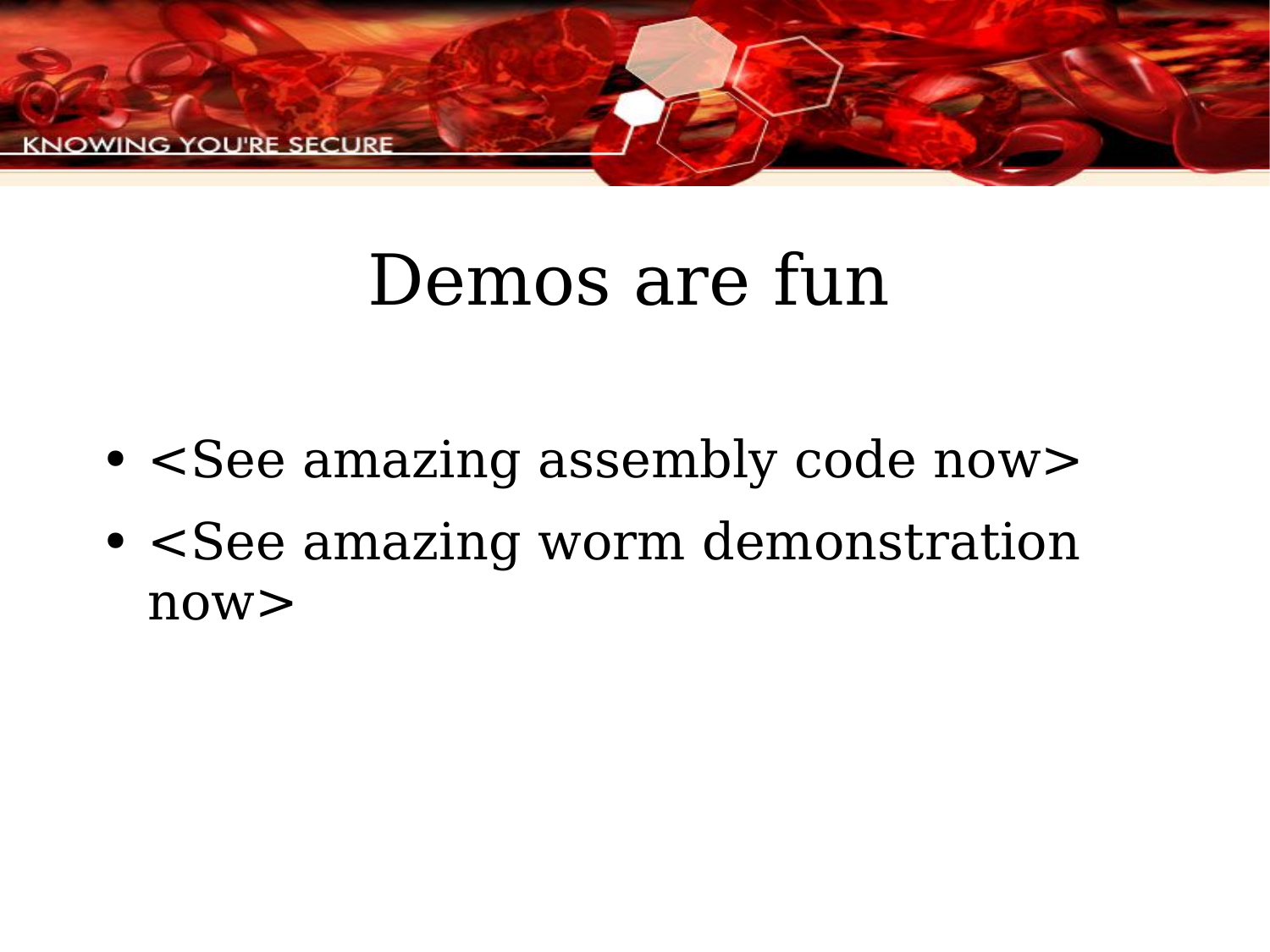## NIL Assembler

- Want to minimize space
- Need a unified function table
- Need to avoid badcharacters
- Also need to be flexible

nem=nem\_linux\_X86() nem.addAttr("nem\_prelude",None) nem.addAttr("nops",[5000]) nem.addAttr("stroverwrite",["%27%83% nem.addAttr("stroverwrite",[shellcodes nem.addAttr("startloop" ,None) nem.addAttr("connect\_random\_host",[5 nem.addAttr("sendall",None) nem.addAttr("closesock",None) nem.addAttr("endloop" ,None) data=nem.get()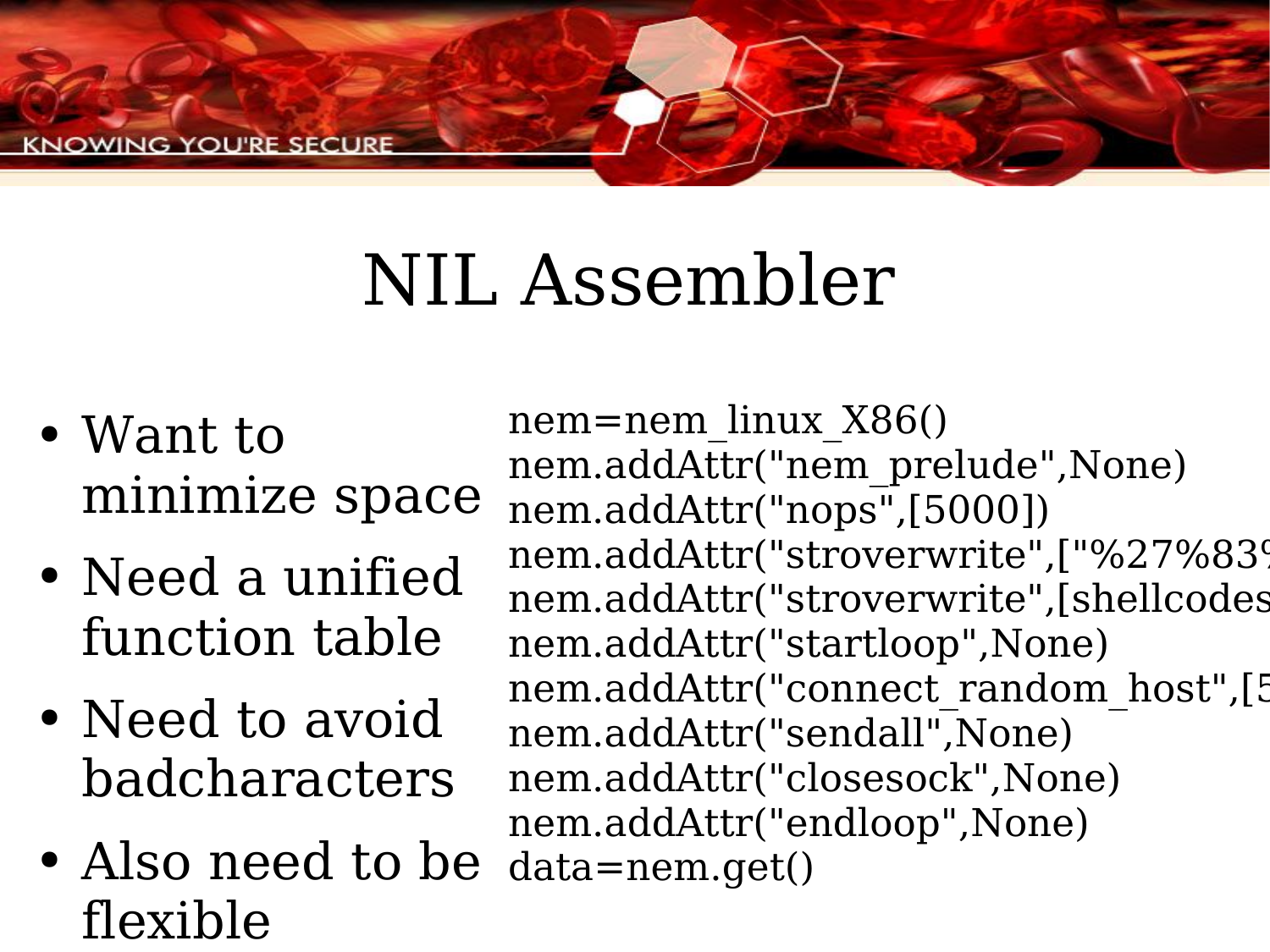## Results for Nematode v0.1

- Linux demosploit (no bad chars)
	- <5 minutes from exploit to worm
	- Worm is <280 bytes
		- Currently no real payload other than replication
			- Just like most worms!
	- Simple incrementing scanner
		- Will use /dev/urandom in  $v0.2$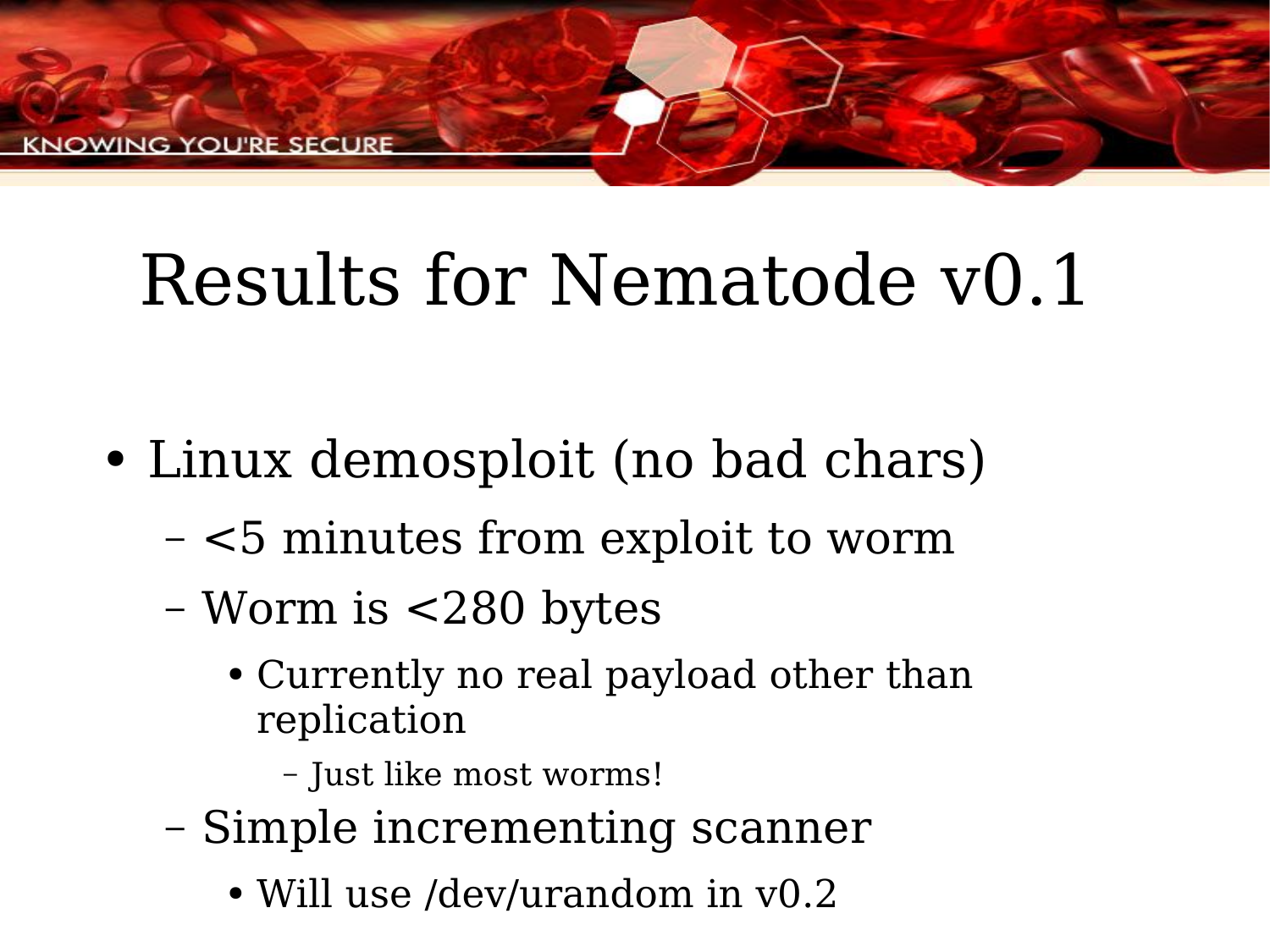**CNOWING YOU'RE SECURI** 

#### Nematode Assembler Future Features

Prelude

Decoder

Body

Function table State table

- Select from multiple decoder/body parts to account for different bad character lists
	- Or use automatic assembler heuristics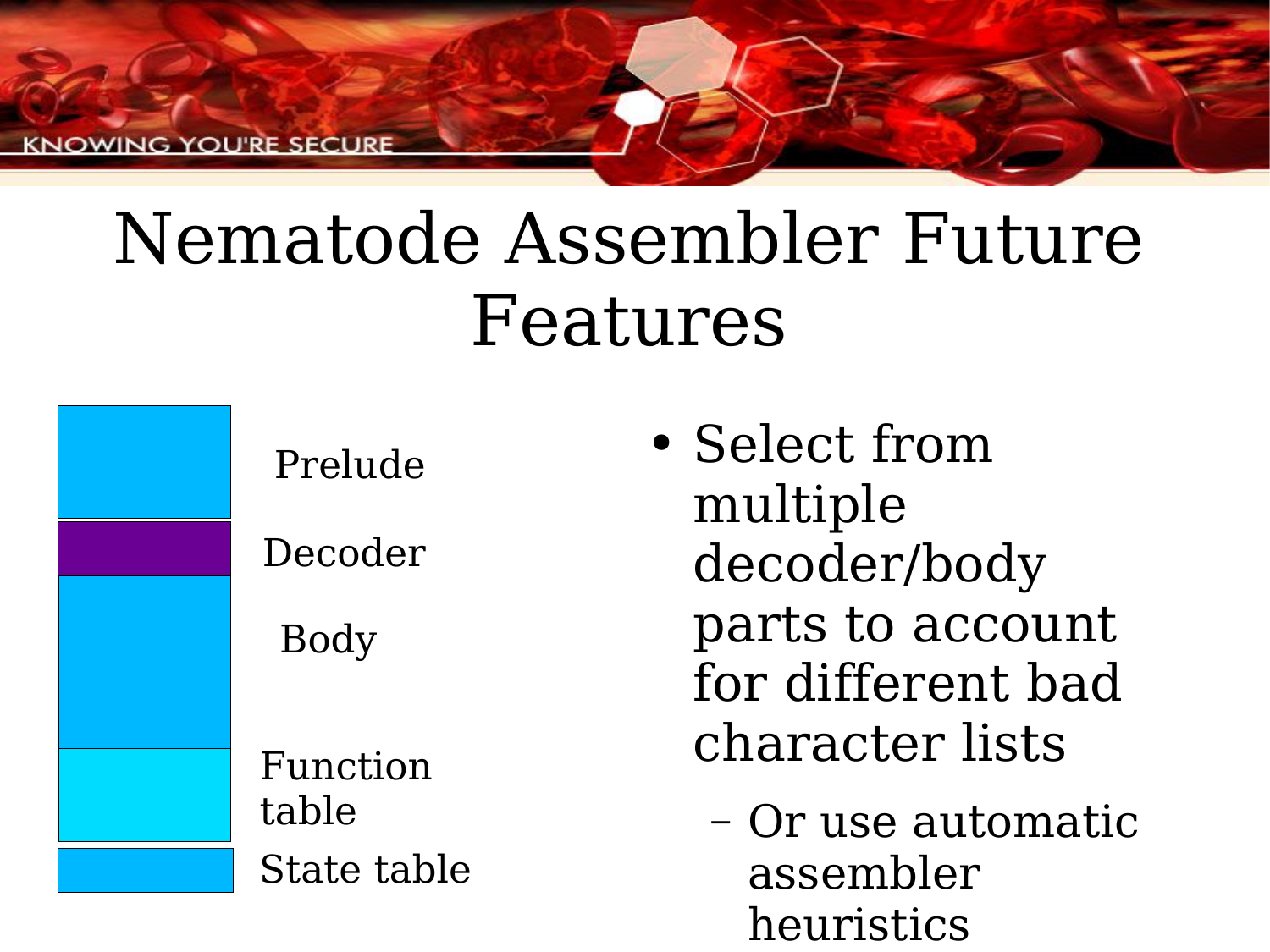## Future nematode problems

- MSRPC creates interesting issues with regards to constructing our attack string
	- Ideally we'd use native API
		- This requires a working minimized typedef library
			- Which is totally doable.
- Doing multi-stage worms is also possible, but less reliable due to NAT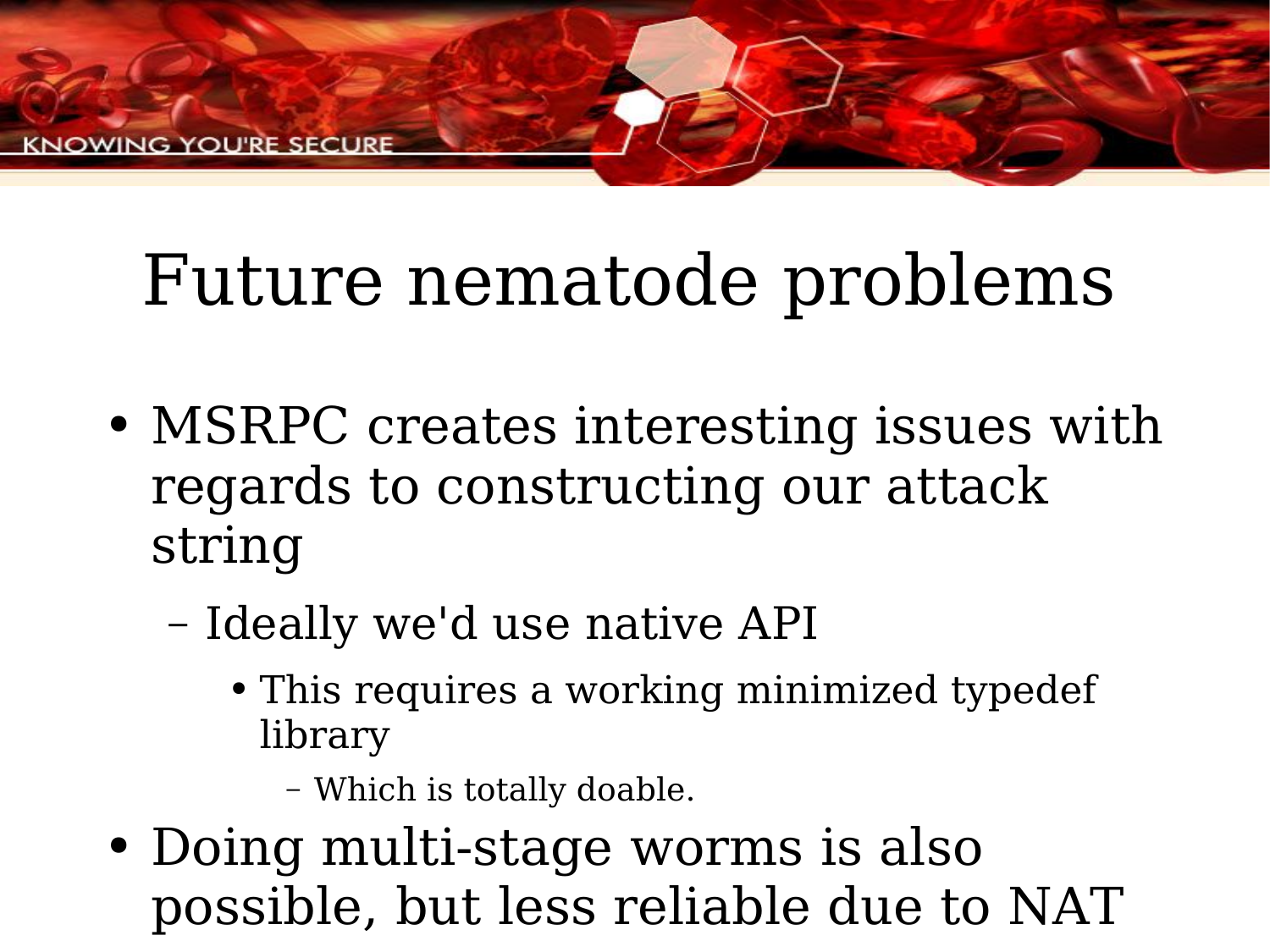# Witty made people cry

- Worm shocked people with rapid (48h) deployment after announcement
- Witty is nearly identical to this sort of simple stack overflow bug
	- Need to reconsider whether worm creation tools are already in wide use...
	- A good attacker can reliably create a worm that appears before your half-baked IDS signature does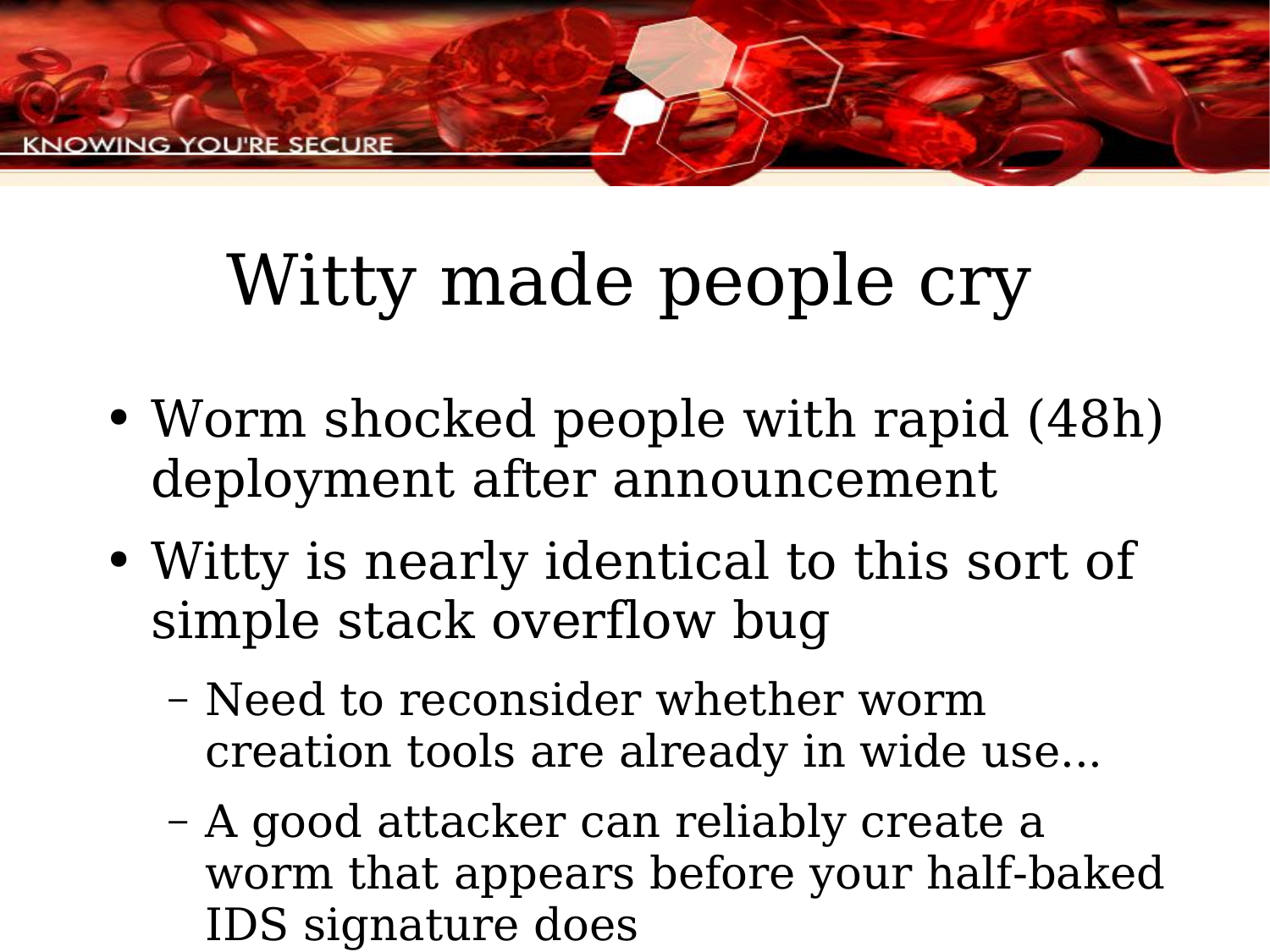

### Worms can be fast

- Signature based worm protection is only useful as a diagnostic, not as a prophylactic
- Some interesting work has been done in automatically detecting worm signatures
	- Polygraph: Automatically Generating Signatures for Polymorphic Worms, James Newsome, Brad Karp, and Dawn Song.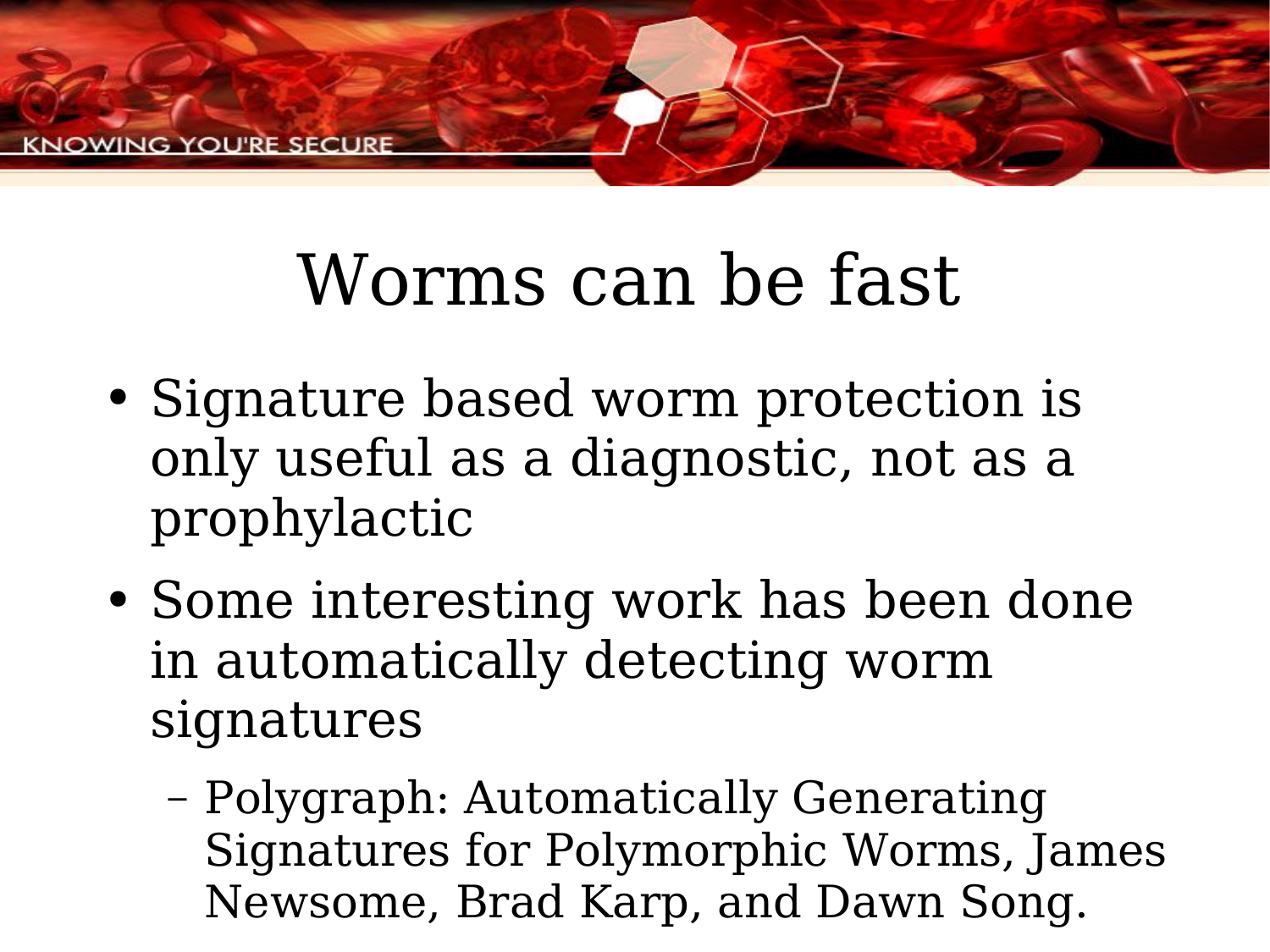**G YOU'RE SECURI** 

## But not all worms are Nematodes – how do we control this thing?

- We can now dynamically and quickly create worms – now what?
- Controllable worms (nematodes) need
	- State
	- Payload
	- More complex network protocols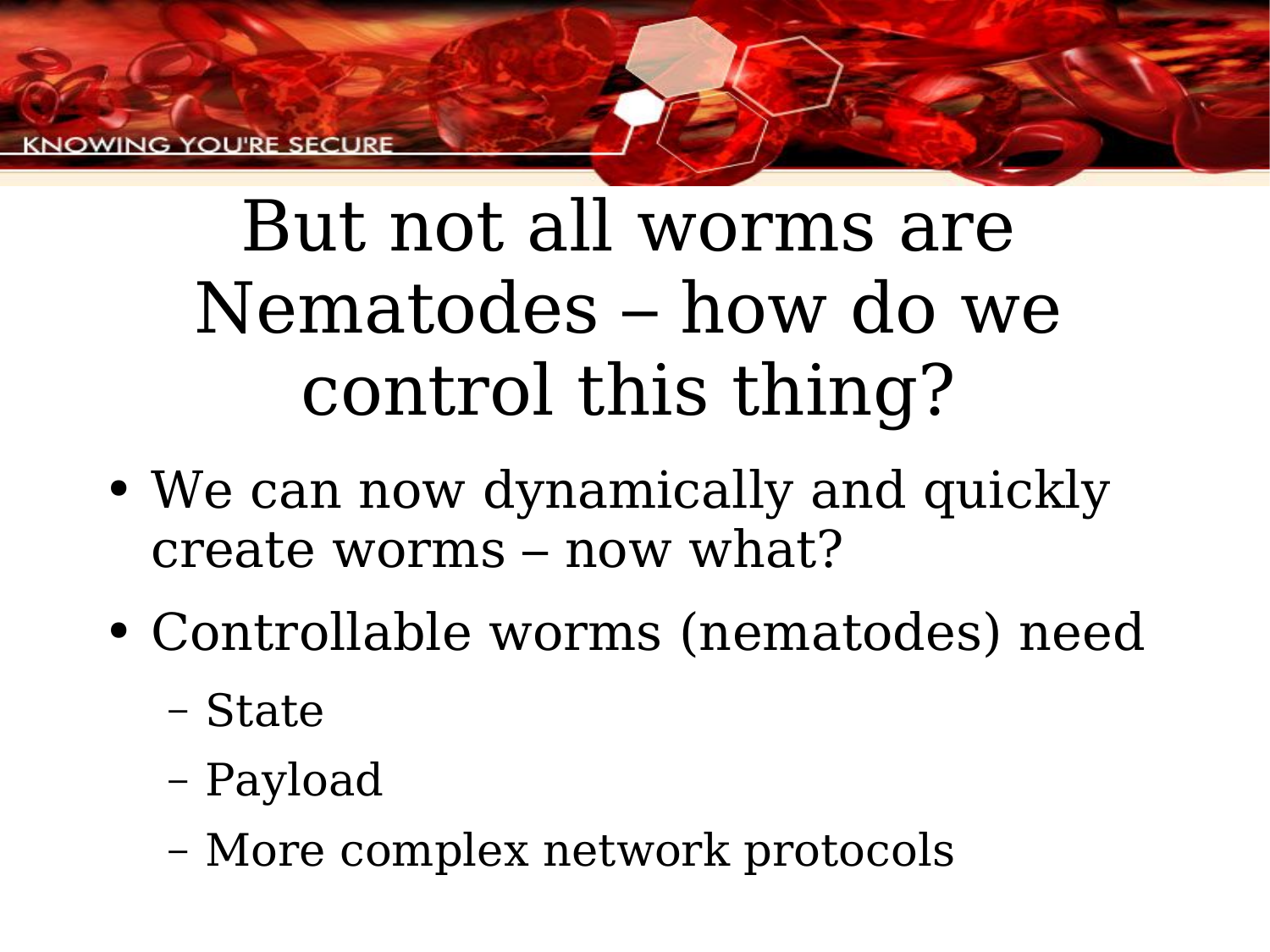# Adding state to the equation

- Append state section to header or footer of payload
	- Need to encode it, potentially
- Have nematode body modify state section before sending off to next target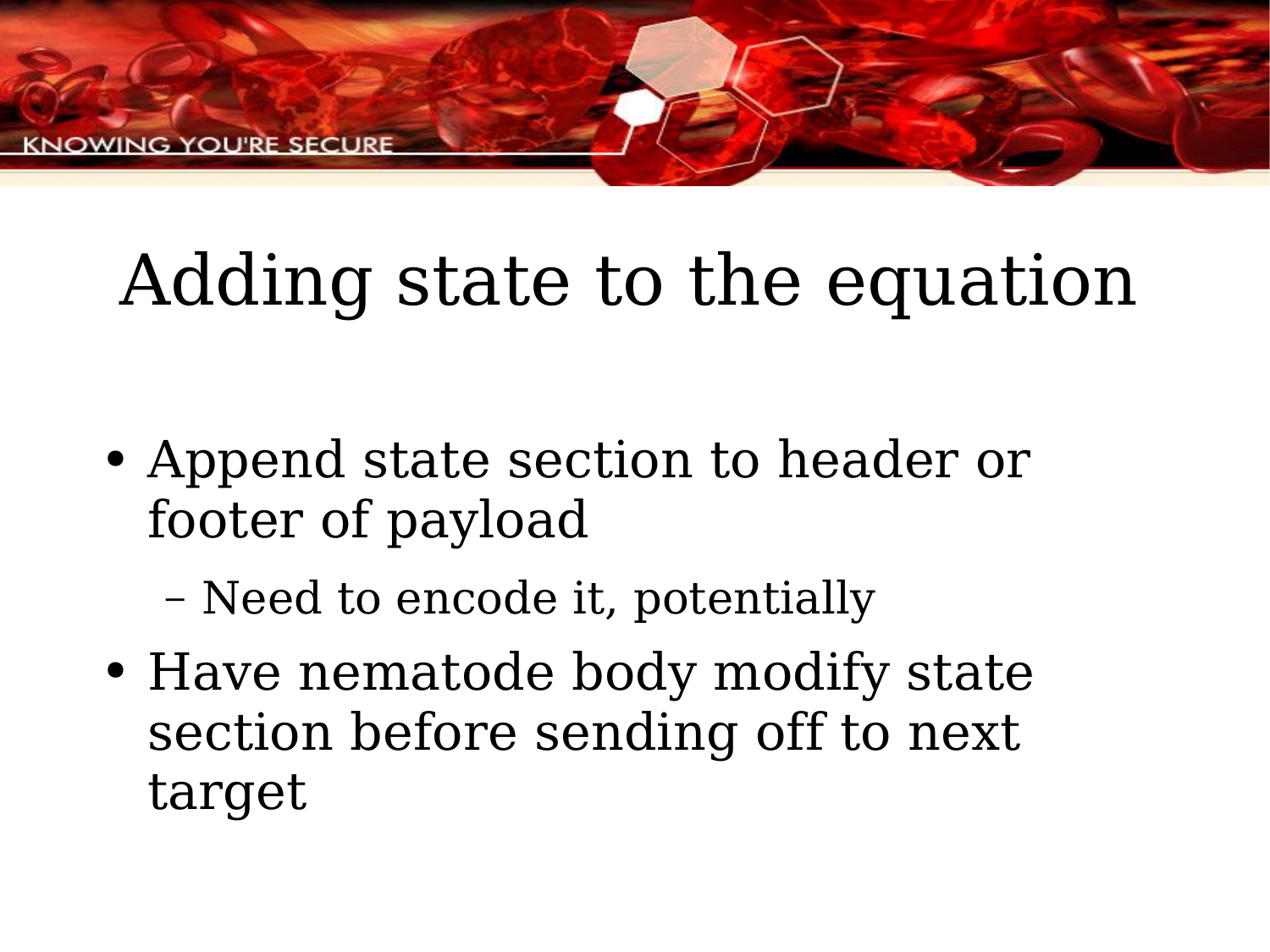## Attacking In Scope Networks Only

- Options: Nematoken/Whitelist
	- Need not a whitelist, but a whitegraph!
- 192.168.1. $*$  is fair game

– But only if attacked from 192.68.2.\*

• Simple graph walking algorithm is necessary – in shellcode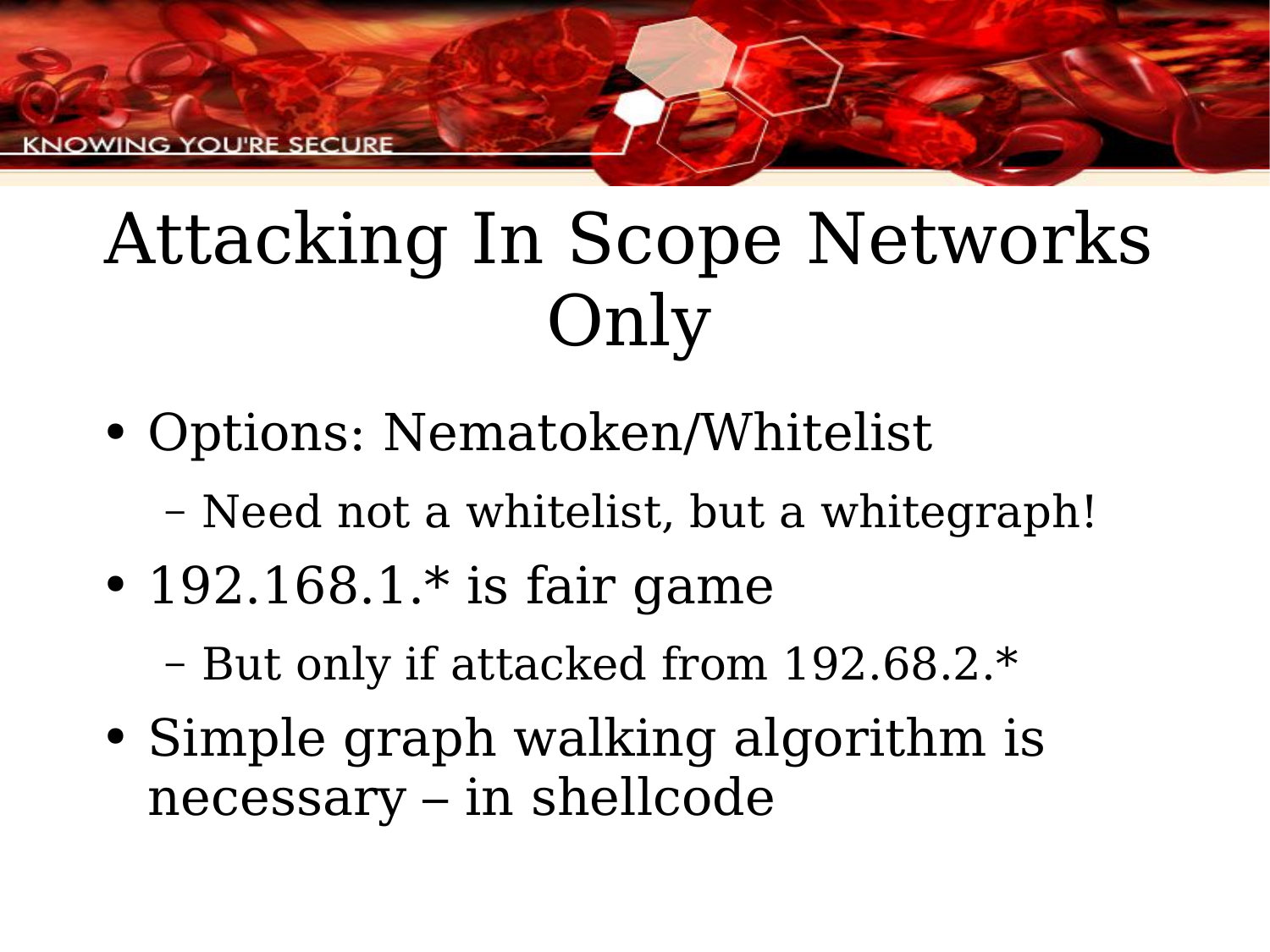# Whitegraph implementation

- Need to store where we came from, and match against the graph to determine where we are allowed to go next
	- Need wildcards in the graph
	- This is a complex parsing problem to have to do in shellcode
- Also potentially quite useful for avoiding network telescopes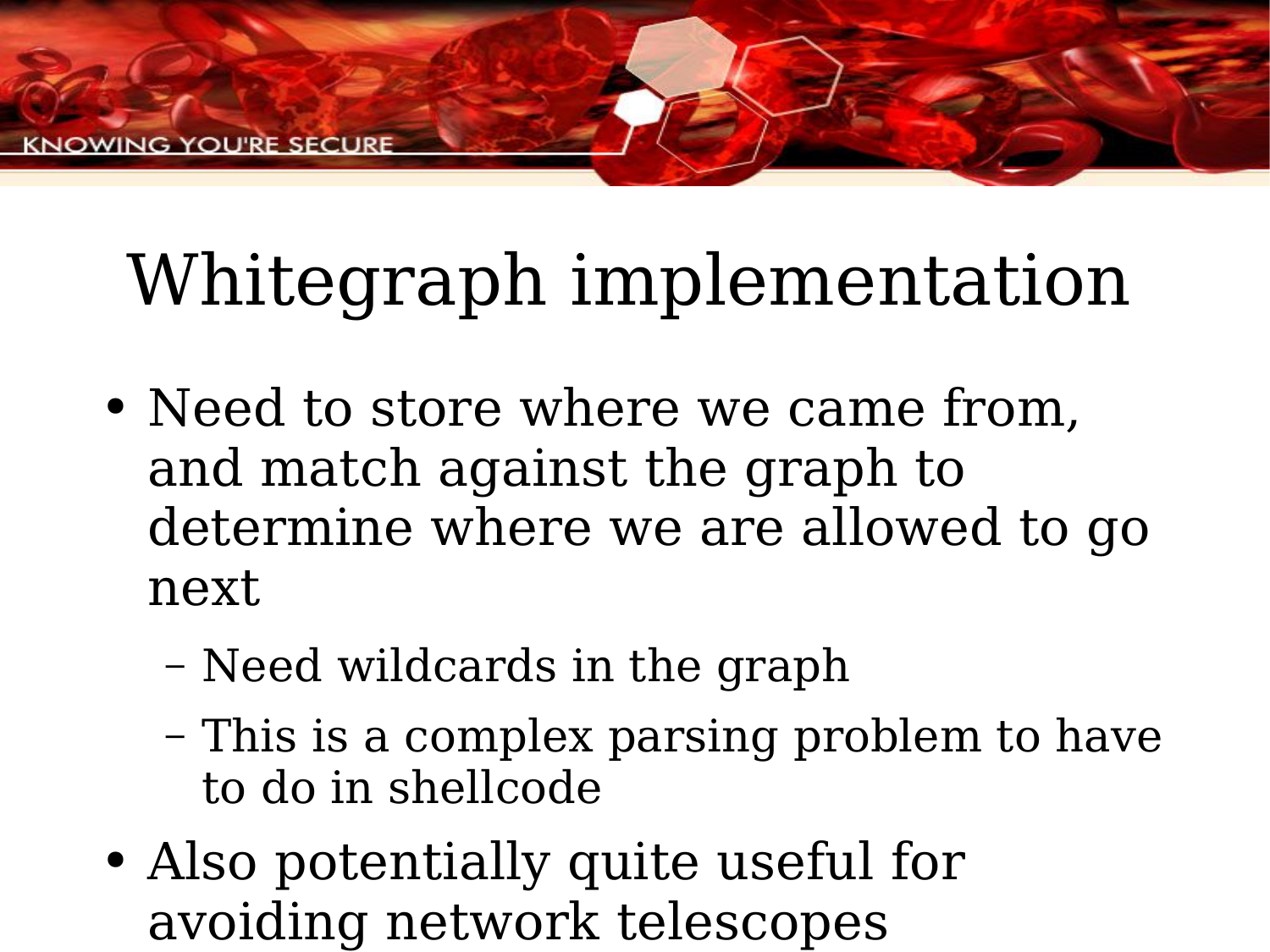

## Payload

- Payload may be
	- Install management agent
	- Install patch and reboot
	- Report to central server
	- Whatever you can think up
- Dynamically mix and match!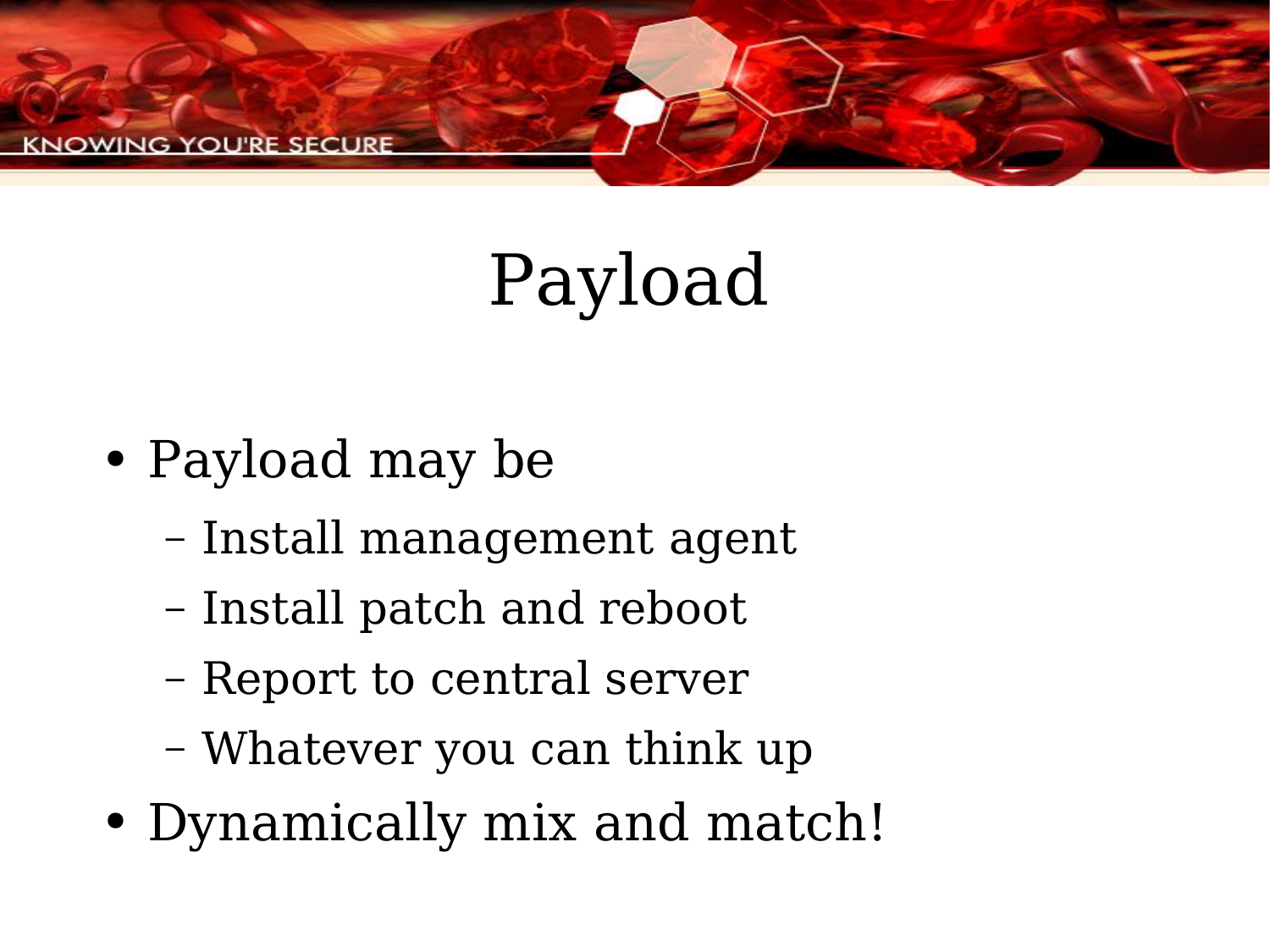

## Conclusion

- Solving the "Am I allowed to attack this" problem is not impossible for a nematode system
- Frameworked exploits are essential to do automated development of nematodes
- Generalized technique is completely cross platform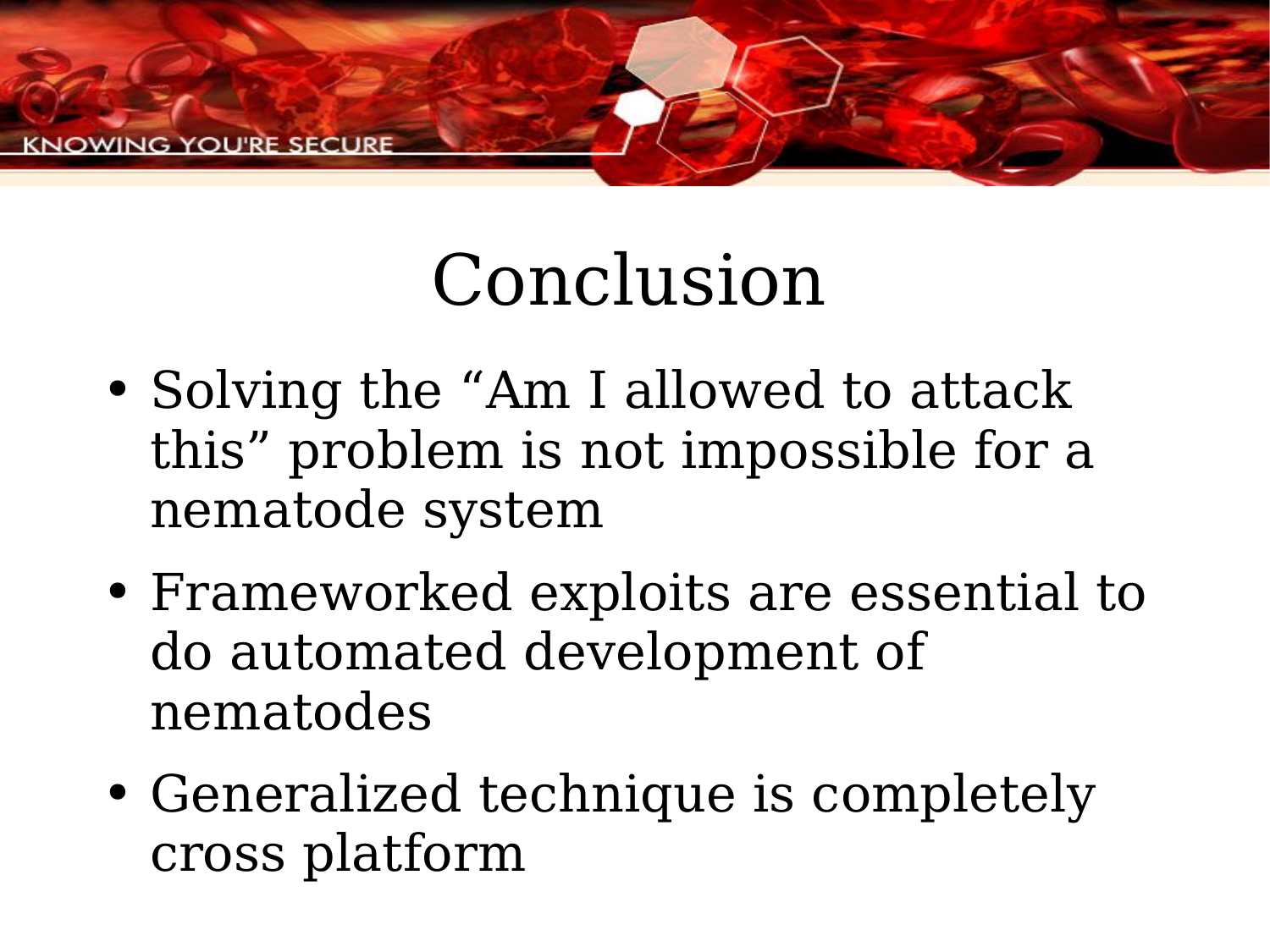

#### Resources

- Worm Blog run by Jose Nazario
- WORM 2005 academic conference at George Mason
- Journal of Computer Virology